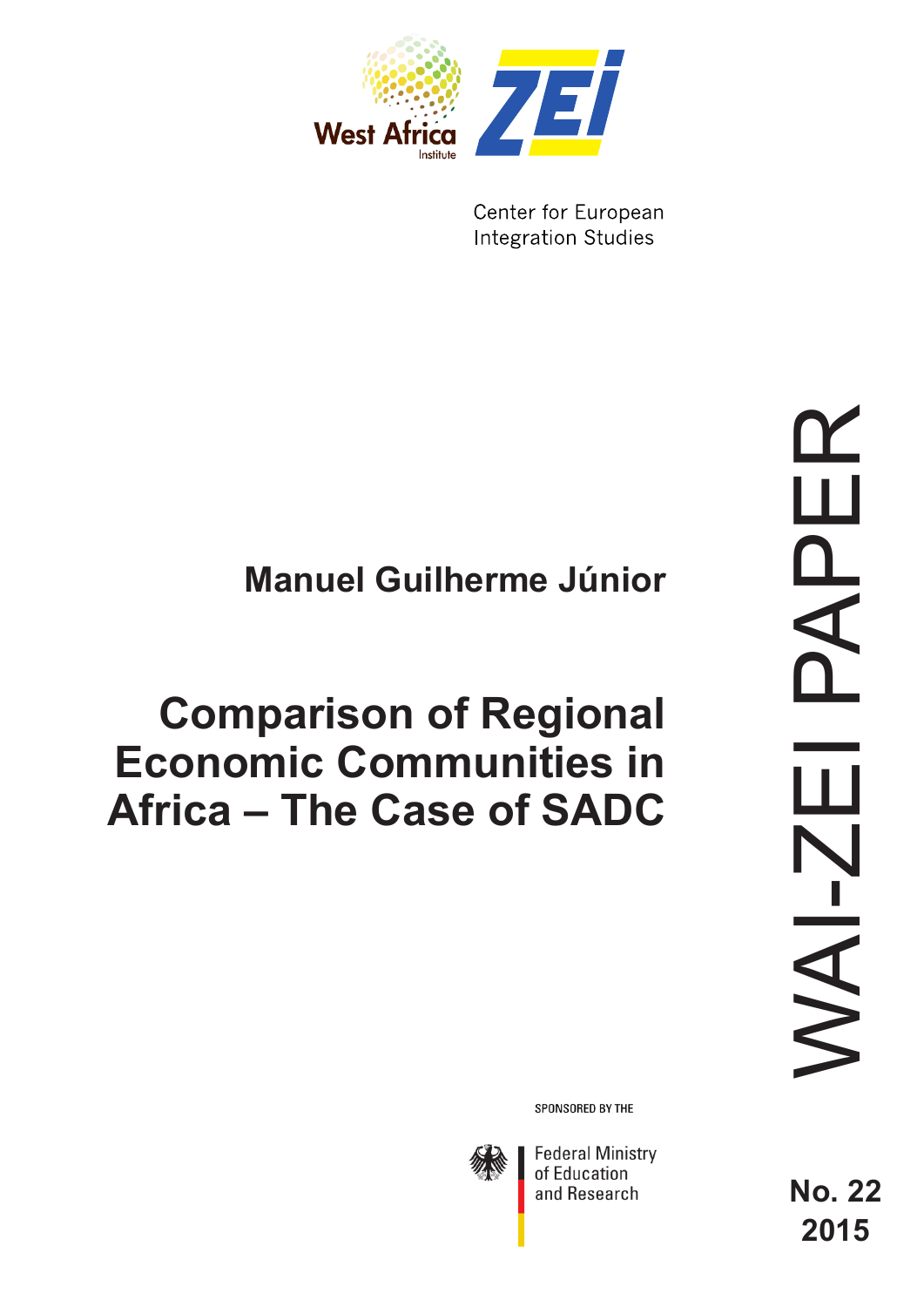Manuel Guilherme Júnior is the Director of the Centre for Studies on Regional Integration and SADC Law at Eduardo Mondlane University in Maputo, Mozambique. He holds a Bachelor in Law from the Eduardo Mondlane University in Maputo, a Master in International Business Law from the University of Macau and he is a PhD Candidate in International Business Law in a bilateral program of the Eduardo Mondlane University and the University of Lisbon in Portugal.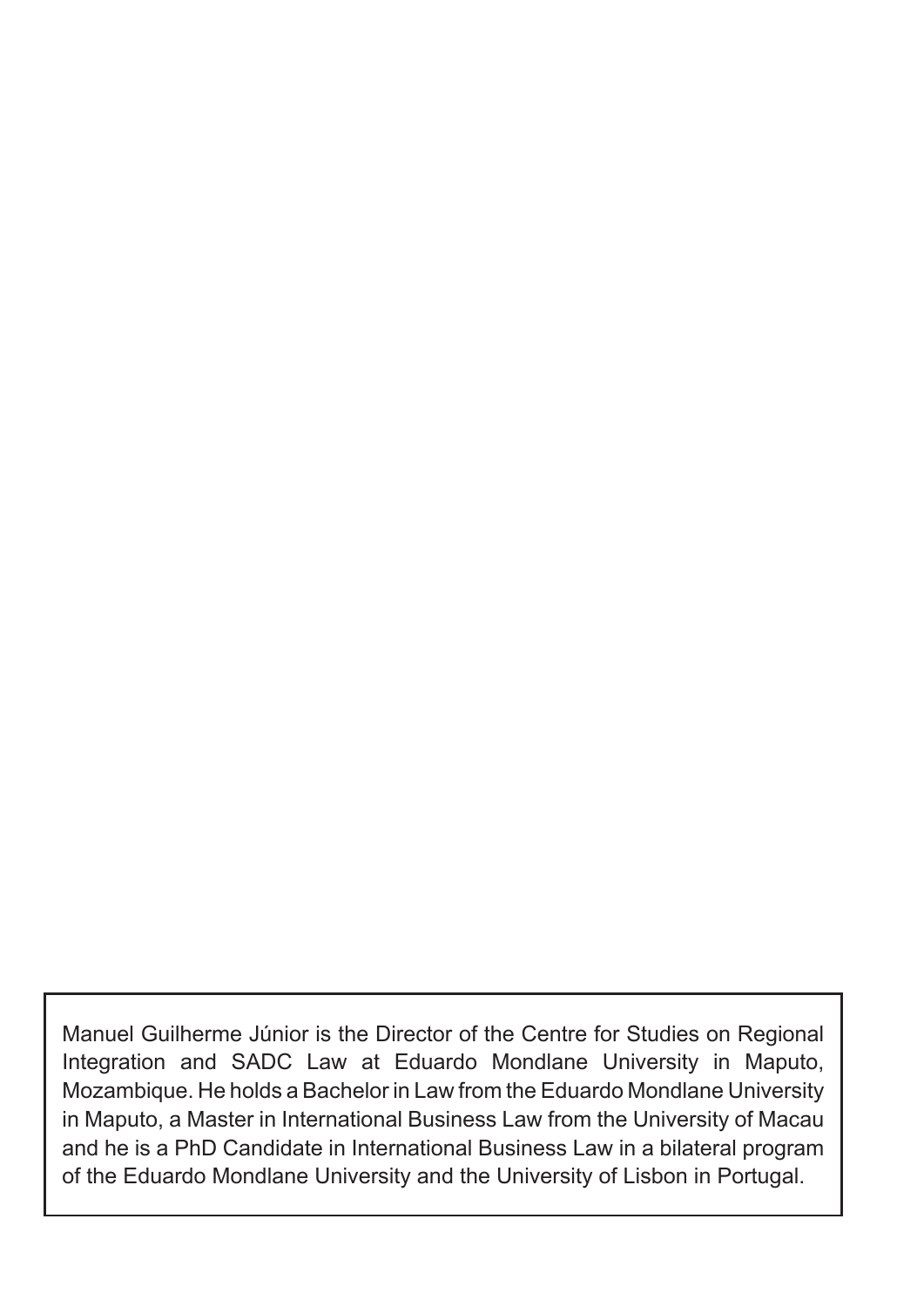*Manuel Guilherme Júnior*

## *Comparison of Regional Economic Communities in Africa – The Case of SADC*

*Introduction*

Regional Integration has been an important feature of international relations since the 1950s, beginning with the establishment of the then European Economic Community (EC) and later on other economic integration arrangements. However, the world's oldest customs union was formed as a result of the 1889 Customs Union Convention between the British Cape Colony and the Orange Free State Boer Republic.

Trade integration in Africa is often viewed in light of the European Union (EU) and other regional integration arrangements like the North American Free Trade Agreement (NAFTA) (Gathi, 2011, p.1). In Africa through the Lagos Plan of Action and the Final Act of Lagos of 1980, combined with the Treaty of Abuja of 1991, which establishes the African Economic Community (AEC), regional integration arrangements have been agreed upon as mechanisms and strategies for rationalization, with a view to facilitating the process of harmonization and coordination within and among the Regional Economic Communities. The Resolution of the African Union Summit held in Banjul, Gambia, in 2006 directed the African Union Commission and the Regional Economic Communities (RECs) to harmonize and coordinate policies and programs.

Eight regional economic blocs exist in Africa: a) The Economic Community of West African States (ECOWAS), b) the Intergovernmental Authority on Development (IGAD), c) the Common Market for Eastern and Southern Africa (COMESA), d) the East African Community (EAC), e) the Arab Maghreb Union (AMU), f) The Southern African Development Community (SADC), g) the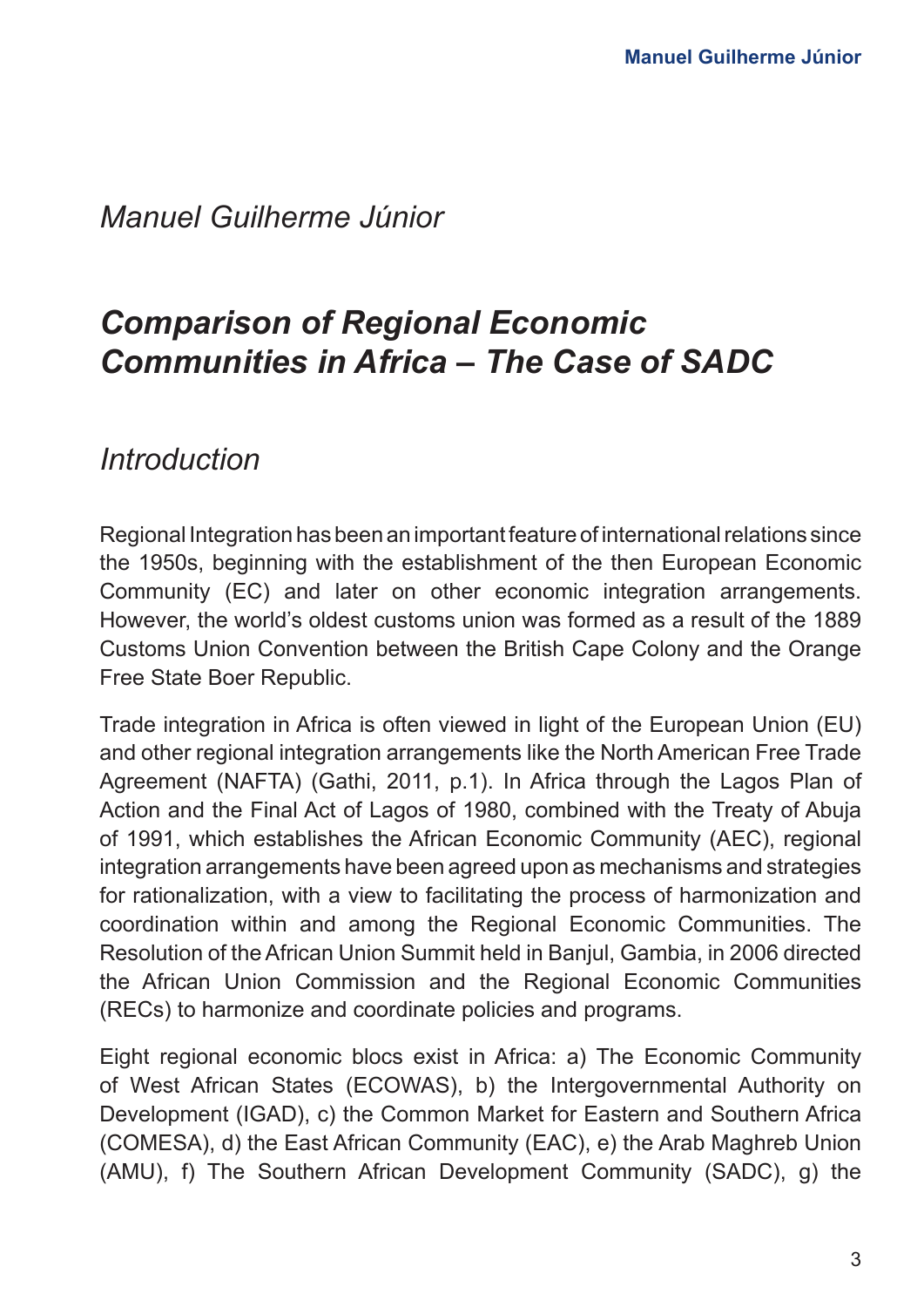Economic Community of Central African States (ECCAS), h) Community of Sahel-Saharan States (CEN-SAD).

In this paper, I focus upon the Southern African Development Community (SADC), drawing comparative lessons for the West African Region.

Southern Africa is composed of three regional integration arrangements namely SACU, SADC and COMESA. They can be considered as vehicles for integration both economically and potentially also politically. This chapter summarizes the tripartite agreements existent between these three economic organizations, aiming to provide a better understanding of regional integration in the region.

The Southern African Development Community (SADC), has been in existence since 1980, when it was formed as a loose alliance of nine states in Southern Africa, known as the Southern African Development Coordination Conference (SADCC), whose main aim was to coordinate development projects in order to reduce dependence on South Africa.

Before SADCC was formed, the so called "Países da Linha da Frente" (Frontline States)<sup>1</sup>, developed a kind of coordination with the main objective of fighting for the independence of the countries that had not yet<sup>2</sup> become independent. Important features of the current SADC and its mode of operation were also shaped by the Frontline States (Hansohm, D. et al., 2005). After having achieved these objectives, SADCC looked at another objective which was to fight against poverty.

Given these new objectives and visions, SADCC was transformed into SADC on August 17th, 1992 in Windhoek, Namibia, when the Declaration and the Treaty were signed at the Summit of Heads of State and Government, giving the organization a legal character. SADC was established under Article 2 of the SADC Treaty by SADC member states represented by their respective Heads of State and Government or duly authorized representatives, in order to spearhead the economic integration of Southern Africa.

- 1 This was an informally constituted political grouping set up in 1975 as an instrument of harmonizing policies of independent Southern African countries in support of the liberation struggle in the region. The Frontline States were crucial in helping to force a strong sense of political unity among the political leaders of the region. See C.B. Thompson (1986) and the unpublished PhD dissertation of Abilah H. Omari (1991).
- 2 For instance Namibia and Zimbabwe have benefited from this process.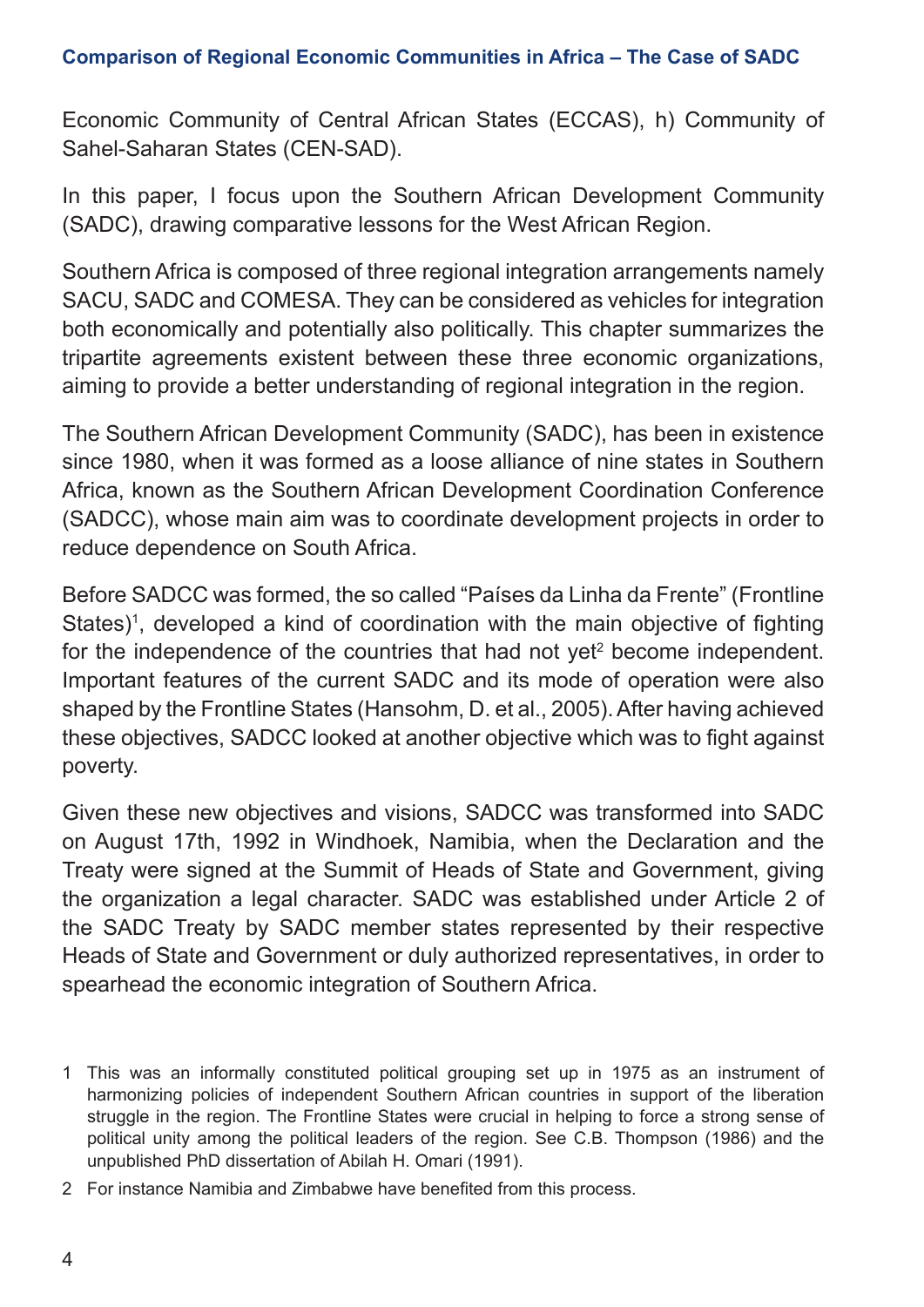The main objective is one of a common future, within a regional community that will ensure economic well-being, an improvement of the standard of living, freedom and social justice, and peace and security for the people of Southern Africa.

SADC has been trying to effectively implement the FTA (Free Trade Area) since 2008 and it was supposed to introduce a Customs Union in 2010. Due to problems in the practical implementation of these goals, the three abovementioned economic blocs (COMESA, EAC and SADC) signed a Tripartite Agreement to jointly boost economic growth.

Against this background, we will present some challenges and future perspectives of SADC as well as some experiences to be learned from by other economic blocs.

*The Relationship between the African Economic Community (AEC) and the Regional Economic Communities.*

## *The Establishment of the African Economic Community*

The main purpose of establishing the AEC was to, "[...] mobilize and co-ordinate collective efforts and resources of the OAU member states for the attainment of the economic and social integration through harmonisation and rationalization of the activities of the various African Inter-Governmental Organizations at all levels"3 *.* 

Under the Abuja Treaty establishing the AEC, there are six stages of integration to be completed4 . The Treaty encourages its Members States to strengthen existing Regional Economic Communities (RECs) and to establish new communities where none exists. Furthermore, it specifically encourages regional integration among member states through the coordination, harmonization and

<sup>3</sup> African Economic Community Treaty establishing AEC: [www.africa-union.org/root/au/](http://www.africa-union.org/root/au/Documents/Decisions/hog/1HoGAAssembly1991.pdf) [Documents/Decisions/hog/1HoGAAssembly1991.pdf.](http://www.africa-union.org/root/au/Documents/Decisions/hog/1HoGAAssembly1991.pdf) [Accessed on August 15, 2014]

<sup>4</sup> For more details, see: [www.african-union.org/root/au/Documents/Treaties/Text/AEC\\_](http://www.african-union.org/root/au/Documents/Treaties/Text/AEC_Treaty_1991.pdf) [Treaty\\_1991.pdf.](http://www.african-union.org/root/au/Documents/Treaties/Text/AEC_Treaty_1991.pdf) [Accessed on August 15, 2014]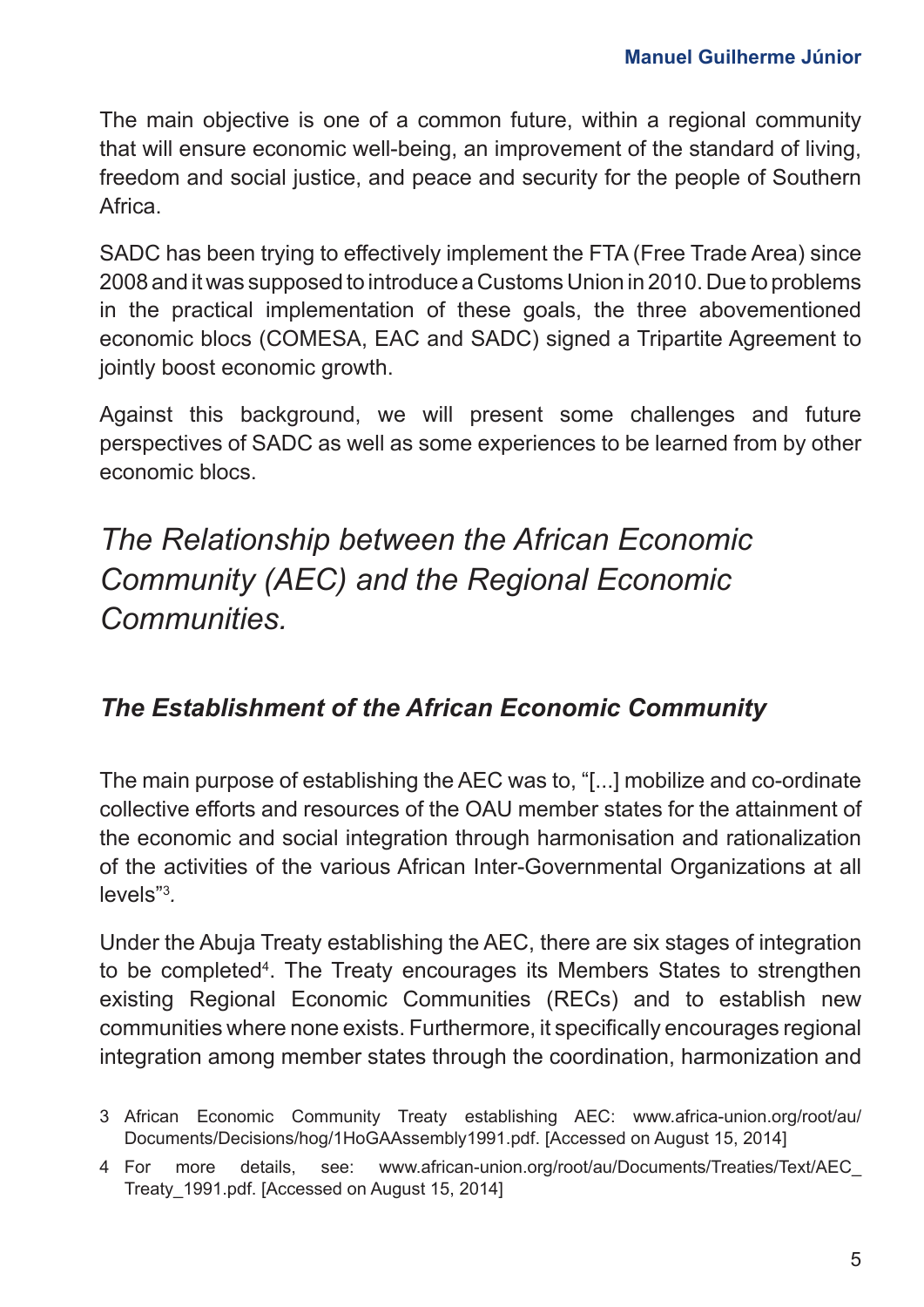progressive integration of the REC's activities of in order to attain the vision of establishing the AEC.

The pillars of the AEC are the eight RECs existent in Africa, namely: SADC, IGAD, AMU/UMA, CEN-SAD, COMESA, ECOWAS, ECCAS/CEEAC and EAC.

## *The RECs and New Arrangements under the AEC*

Fortunately, many of the treaties establishing RECs in Africa offer their members the possibility to become part of other regional arrangements as long as this does not contravene provisions of the existing arrangement.

For instance, the treaty establishing the EAC allows its members to enter into cooperative arrangements with other regional and international organizations in order to accomplish its objectives<sup>5</sup>. The SADC Treaty also provides that its member states may enter into agreements with other states, regional and international organizations, with compatible objectives<sup>6</sup>.

Furthermore, there is also a legal environment for the coordination between RECs and AEC at the regional level. For instance, there is an agreement between SADC, EAC and COMESA in the Southern African region which we will discuss later in this chapter.

In this context, along with COMESA, ECOWAS, ECCAS and IGAD, SADC signed the Protocol on Relations between the AEC and the Regional Economic Communities (RECs) in February 1998.

# *The SADC*

## *General Overview and Brief History*

Cooperation and regional integration in Southern Africa have their origin in historical, economic, political, social and cultural factors that have created

<sup>5</sup> See Art. 130.3 of the Treaty establishing the East African Community.

<sup>6</sup> For more details, see: Treaty of the Southern African Development Community as amended, 17 August, 192, Art. 24.1.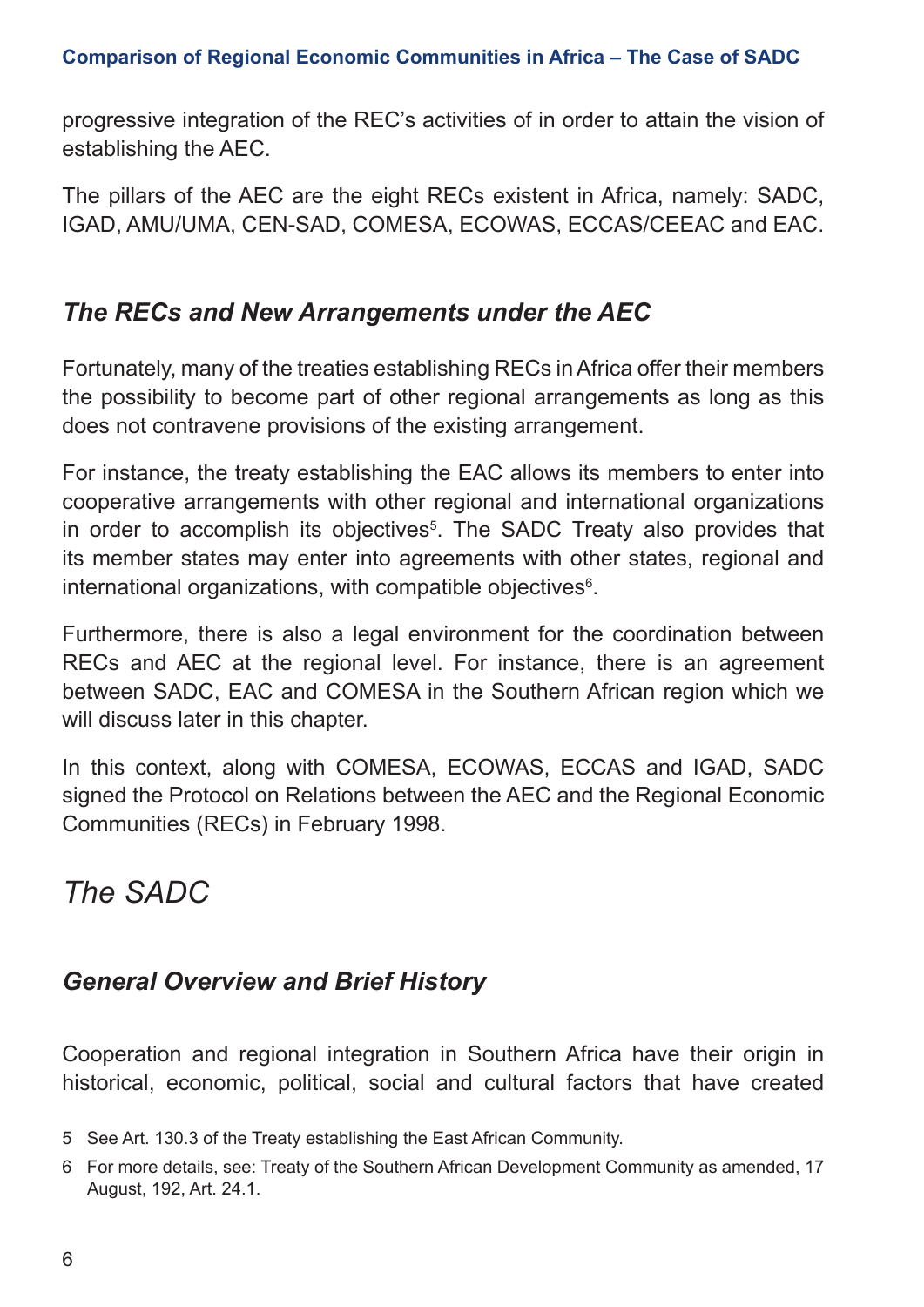strong bonds of solidarity and unity among the peoples of Southern Africa. These factors contributed to the creation of a distinct personality and identity of Southern Africa, which is the basis for political and economic cooperation in the region.

The Southern African Development Community (SADC) was formed in April 1980 by nine (9) member states as the Southern African Development Coordination Conference (SADCC was formed after the adoption of the Lusaka Declaration). The founding member states were Angola, Botswana, Lesotho, Malawi, Mozambique, Swaziland, Tanzania, Zambia and Zimbabwe. This Conference was even preceded by the Arusha Conference in July 1979 where a strategy for the creation of SADCC was launched.

The primary aims of SADCC were to coordinate development programs in order to reduce the economic dependence on South Africa, which at that time still had an apartheid regime, and to build bonds towards a genuine and equitable regional integration. A further objective was the liberation of countries, such as Namibia, which were still colonized. Dependence was primarily economic and related to access to ports in order to access international trade. As a result of common efforts, dependence was actually reduced in certain areas after some years.

The "Coordination Conference" (SADCC) was transformed into a "Development Community" (SADC) in August 1992, when the Declaration and Treaty were signed by Heads of State and Government in Windhoek.

The transformation of SADCC into SADC occured as a consequence of the 'exhaustion' of the first and main objective of SADCC, which consisted of the support for the independence processes in the countries that were still colonized and of a common defence against external aggression in the countries that were already independent. Against this background, the SADC's new principal objective was to promote greater economic cooperation and integration, in order to overcome the obstacles that had made it difficult to sustain growth and socio-economic development in the region, such as the continuous dependence on exports of only a few commodities. The new goal was: "Southern Africa: Towards Economic Liberation".

SADC's current members include, in addition to the founding members, the Democratic Republic of Congo, Madagascar, Mauritius, Namibia, Seychelles and South Africa. Madagascar was temporarily suspended, but on January 31,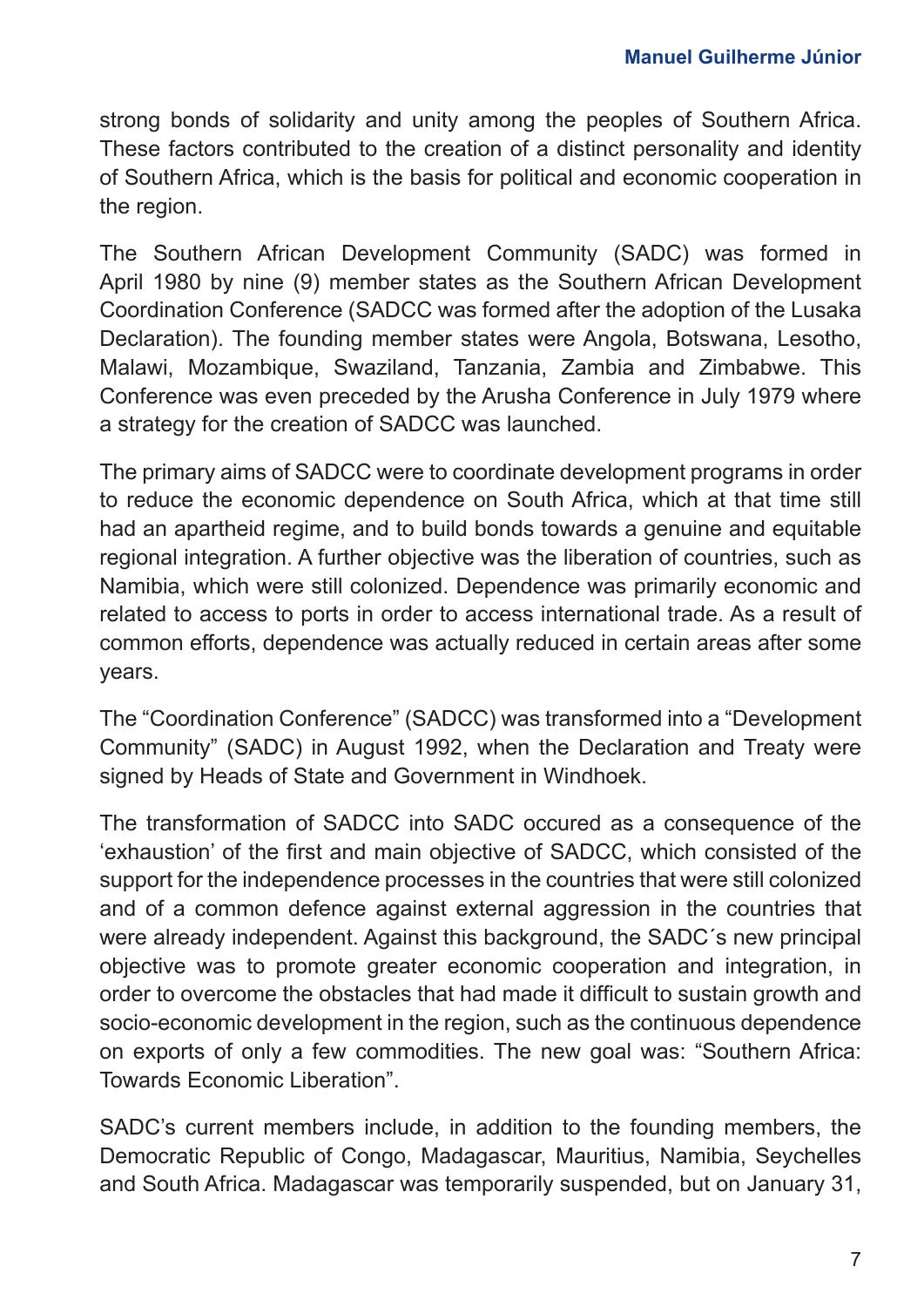2014, the Extraordinary Summit of SADC Heads of State and Government has lifted the suspension of Madagascar and invited the country to immediately resume its participation in all SADC activities.

The signatories of the SADC Treaty agree that underdevelopment, exploitation, deprivation and backwardness in Southern Africa will only be overcome through economic cooperation and integration. The objectives of SADC include the promotion of 'sustainable and equitable economic growth and socio-economic development that will ensure poverty alleviation with the ultimate objective of its eradication', the enhancement of the 'standard and quality of life of people from Southern Africa' and the support of the 'social disadvantaged through regional integration'. Additionally, SADC aims at 'promot[ing] self-sustaining development on the basis of collective self-reliance, and the interdependence of the member states'. To achieve this goal, SADC aims at eliminating barriers to the free movement of goods, services, capital and labor force. SADC has adopted milestones to facilitate the achievement of these integration objectives. An FTA was to be formed by 2008, a customs union by 2010, a common market by 2015, a monetary union by 2016 and a single currency by 2018. SADC successfully launched the first stage, the SADC FTA on August 17, 2008 during the 28th Summit of SADC Heads of State and Government.

## *The SADC Indicative Strategy Development Plan (RISDP)*

The decision to develop RISDP was taken by the Heads of State and Government of SADC in Maputo, Mozambique in 1999. With this effort, they aimed to review of SADC institutions in order to improve their functioning.

The SADC Secretariat was responsible for coordinating the activities and has integrated almost all segments of society into this process, from bodies of member states through to non-governmental organizations and civil society. RISDP was approved by the SADC Council of Ministers in Dar es Salaam, Tanzania, at its meeting held on August 23 and 24, 2003 and was officially launched in the same city in March 2004.

RISDP is indicative, as it only shows the stages and the necessary conditions for achieving regional integration, and sets the standards conducive to attaining the designed goals.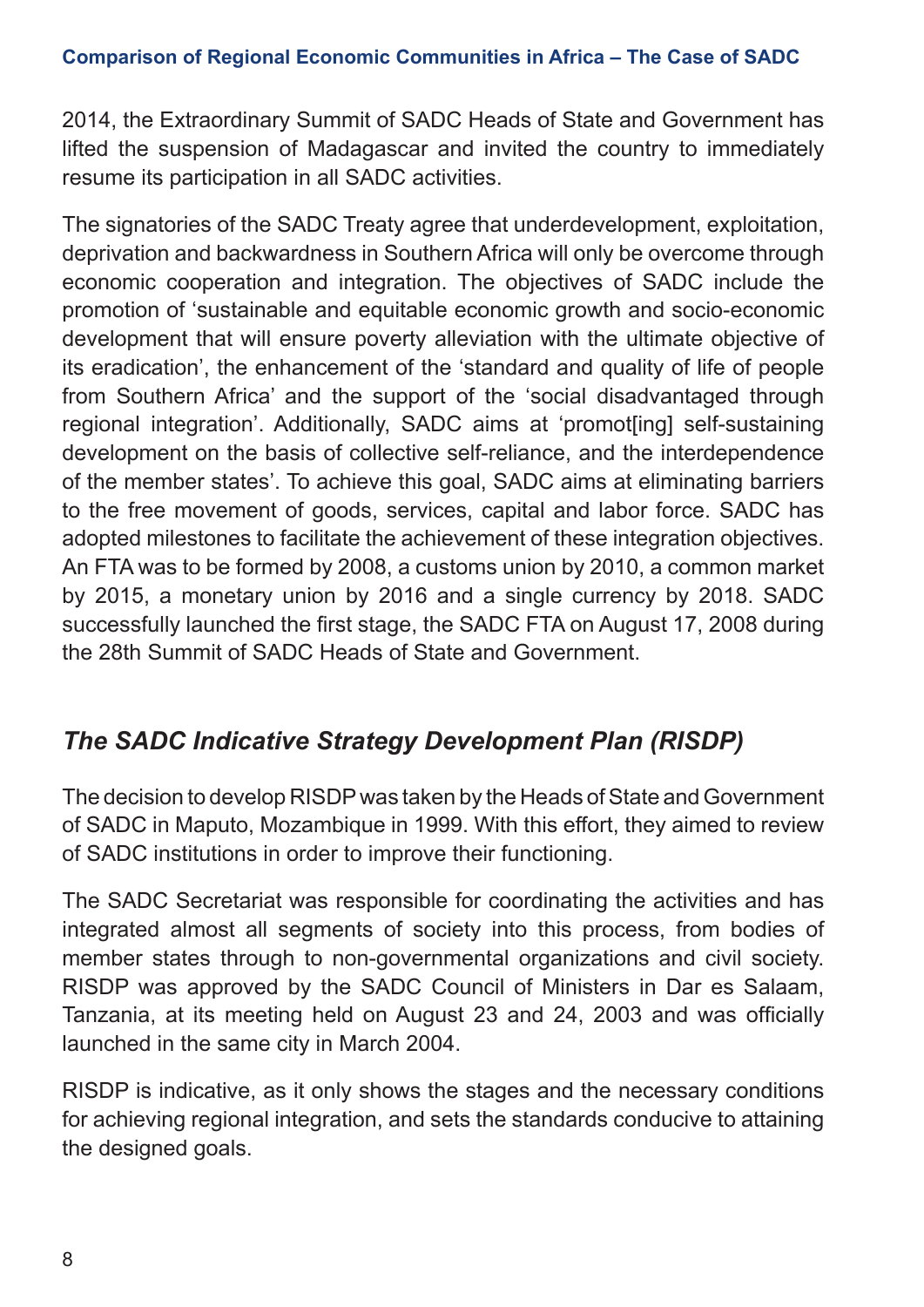The following list is a brief presentation of the seven chapters of RISDP.

- Chapter I is introductory and general.
- Chapter II focuses on the socio-economic situation of SADC and analyzes the recent economic and social trends.
- Chapter III focuses on the revision of policies and social strategies and evaluates existing policies and strategies in various areas of regional cooperation and integration.
- Chapter IV focuses on priority areas of intervention and concentrates on the objectives of SADC with regard to the promotion of the integration process in the context of the global economy.
- Chapter V focuses the sustainable financing of the plan.
- Chapter VI focuses on mechanisms of implementation and coordination through the establishment of institutions and an effective legal framework in this context.
- Chapter VII focuses on monitoring and evaluation, establishing the summit as the body that is responsible for ongoing supervision and for the review of reports submitted by SADC.

From a structural standpoint, RISDP is a sophisticated and well-designed instrument. However, its implementation is a challenge for SADC, which is still weak in terms of the necessary means for a breakthrough.

The sequencing envisioned by the SADC Indicative Strategy Development Plan towards achieving its goals is as follows: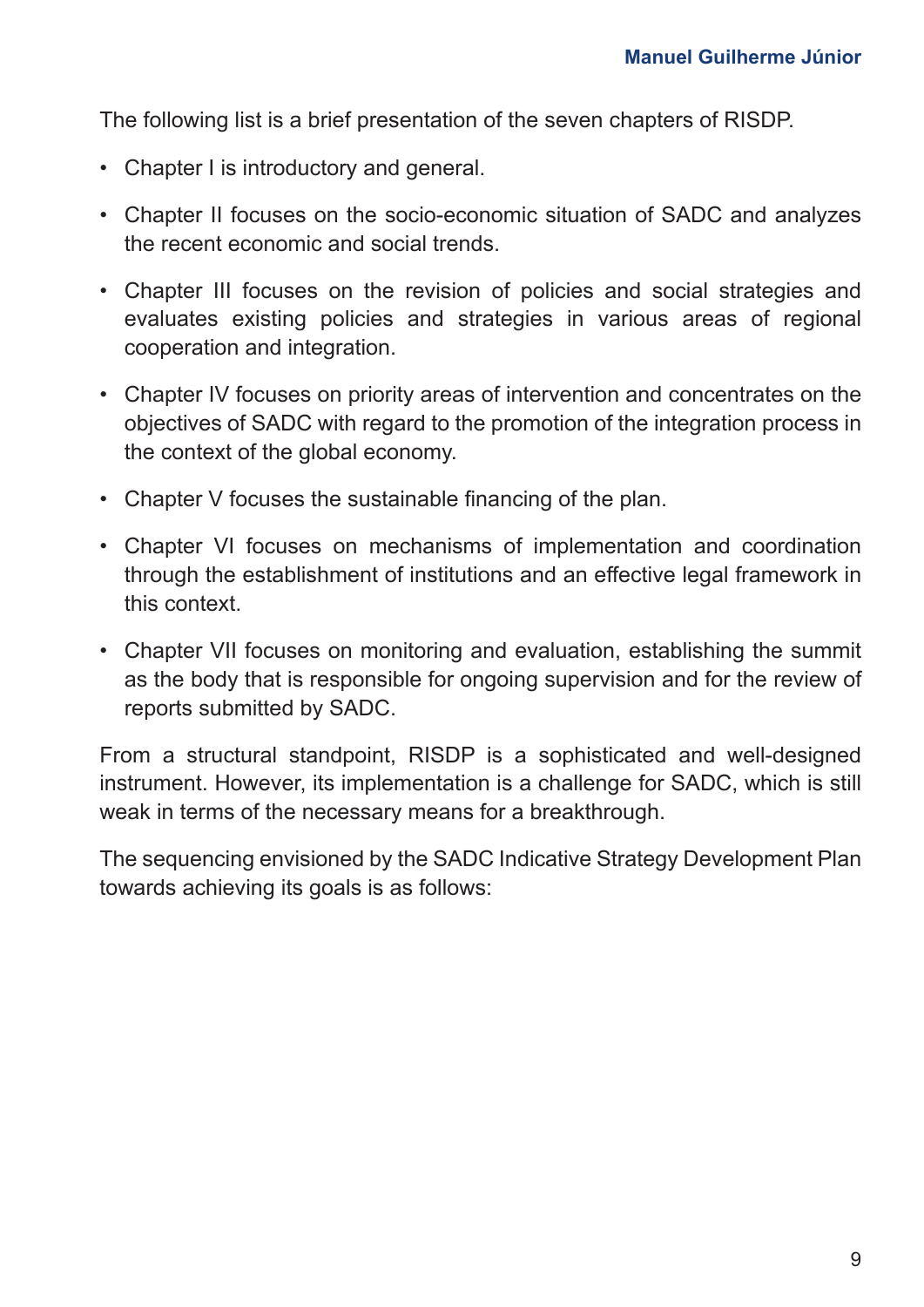| <b>FTA</b>  | <b>Customs</b><br><b>Union</b> | Common<br><b>Market</b> | Monetary<br><b>Union</b> | <b>Economic</b><br>Union with a<br><b>Single</b><br><b>Currency</b> |
|-------------|--------------------------------|-------------------------|--------------------------|---------------------------------------------------------------------|
| To be       | To be                          | To be                   | To be                    | To be                                                               |
| launched by | launched by                    | launched by             | launched by              | launched by                                                         |
| 2008        | 2010                           | 2015                    | 2016                     | 2018                                                                |

## *Problems Regarding the Attainment of These Results*

The FTA came into effect in 2008, in accordance with RISDP. In the RISDP, 2010 was set as an indicative timeline for the establishment of the SADC Customs Union. However, despite directives enabling the necessary preparations for a SADC Customs Union to enter into force, already having been issued at the Summit in 2006, this target was not achieved. It is evident that progressing from an FTA to a Customs Union was impossible in view of overlapping memberships and the challenges related to diverse economic structures and levels of development. These challenges made it impossible for members to reach an agreement on the common external tariff and how to deal with customs revenue management issues. Instead, at the SADC Summit in 2010, it was agreed to consolidate the FTA as an immediate priority, focusing on a review of the rules of origin, the completion of the phasing out of tariffs and the removal of non-tariff harriers<sup>7</sup>

## *The SADC Treaty and the Protocol on Trade*

The Treaty establishing SADC aims at promoting integration and cooperation. In this context, Article 22 calls for the conclusion of protocols that spell out the objectives and scope of cooperation and integration as necessary. These protocols enter into force 30 days after ratification, and the member states can become a party to a protocol by accession. A protocol is only binding on the member states that are party to the protocol in question. Currently there are 30

<sup>7</sup> See [www.tralac.org.](http://www.tralac.org)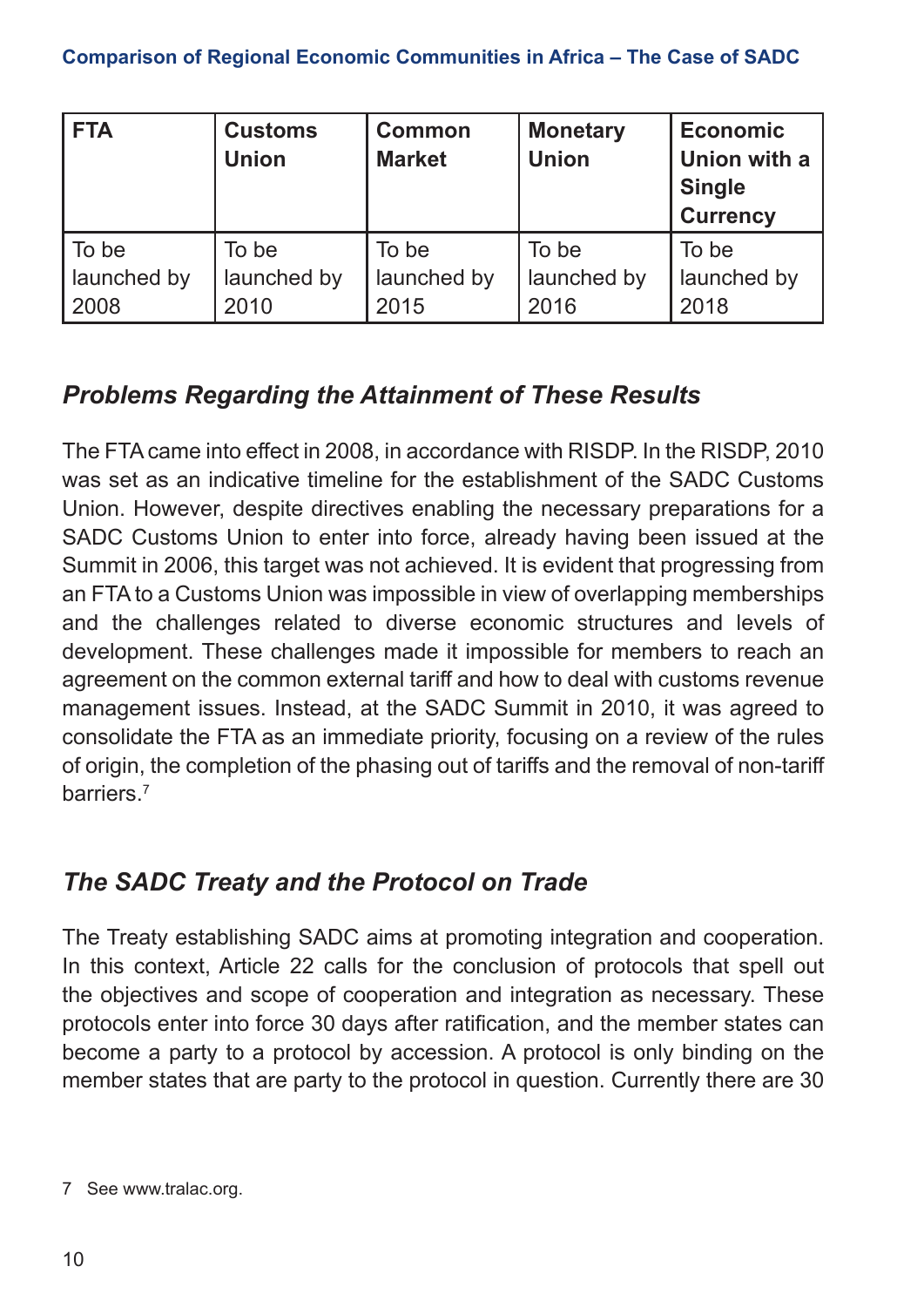protocols in force and the latest one dealing with services is in its final phase of ratification.

The Protocol on Trade was created in 1996 with the objectives of furthering the liberalization of intra-regional trade in goods, furthering economic development, diversification and industrialization, and forming an FTA in the SADC region.

The Protocol on Trade sets out the guidelines for the attainment of the goal of trade liberalization. The process for the phased elimination of tariffs and nontariff barriers is to be determined by the Committee of Ministers responsible for trade matters, who should take into account the preferential trade agreements between member states and make sure that barriers on trade should be eliminated 'within 8 years from the entry into force of this Protocol'. There has been some progress in this regard, but it seems improbable that the goal will be achieved within this timeframe. The implementation process started in 2008. Now, there are only about two (2) years to go and there is still much to be done.

In determining the process of the elimination of tariffs and non-tariff barriers, the Committee is required to bear in mind that countries that may be or have been negatively affected by the removal of such barriers, can apply for more time to eliminate the trade barriers, and that different tariff lines may be applied to different products during the process of eliminating tariffs and non-tariff barriers (Gathi, 2011, p.213).

The Protocol on Trade calls for their elimination through a phased reduction of import duties on goods originating in member states. Article 4 further provides that fees and other charges that are commensurate with the costs of any services rendered are to be excluded from the provisions of that Article. Article 7 of the Protocol provides that Members States shall not apply any new quantitative restrictions, and phase out the existing quantitative restrictions on the import of goods originating in member states, but member states may apply a quota system if the tariff rate under such a system is more favourable than the rate applied under the protocol.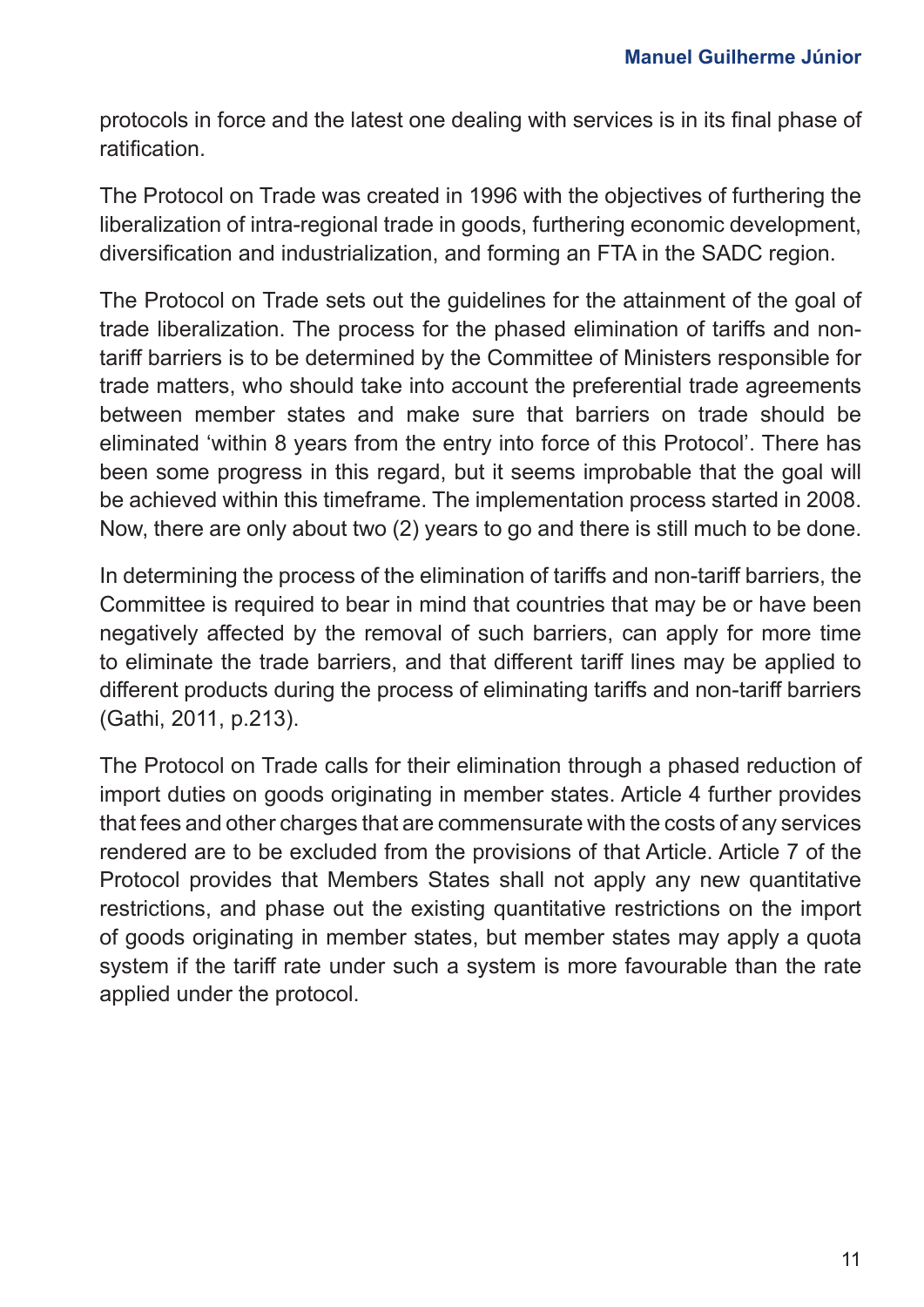## *Some Aspects of the SADC Protocol on Trade*

As mentioned above, the Protocol on Trade was signed in 1996 and the implementation of the SADC FTA began in 2008. The liberalization of tariffs has taken place at different rates, with developed countries generally reducing tariffs faster. Three countries (South Africa, Botswana and Namibia), have removed most tariffs. Middle-income countries, such as Mauritius, also reduced their tariffs gradually. In LDCs, such as Mozambique and Zambia, tariff reductions will be made over time.<sup>8</sup>

The trade protocol is being implemented by eleven countries including: South Africa, Botswana, Lesotho, Mauritius, Mozambique, Namibia, Swaziland, Tanzania, Zambia and Zimbabwe. Angola signed but has not yet ratified. The Democratic Republic of Congo has not signed, and the Seychelles have expressed their interest in implementing it. SADC attained the status of an FTA in January 2008. Since then, producers and consumers have paid no import tariffs on an estimated 85 per cent of all trade in community goods in the initial 11 countries.

The member states have agreed to remove all non-tariff barriers and not to impose any new restrictions, but the removal of all import and export restrictions has proved difficult and little progress has been made. The reason is that nontariff barriers often arise from policies that are not intended to restrict imports. For example, an outbreak of foot-and-mouth disease may result in restrictions on the exportation of animals, meat and meat products originating in the affected area (Gathi, 2011, p.218). Such a restriction, however, may fall within the general exceptions listed in Article 9 of the Protocol on Trade. Article 9 allows measures to be taken, as long as they are "not applied in a manner which would constitute a means of arbitrary or unjustifiable discrimination between member states, or a disguised restriction on intra-SADC trade", if they are:

- a. Necessary to protect public morals, to maintain public order;
- b. Necessary to protect human, animal or plant life or health;
- c. Necessary to secure compliance with laws and regulations which are consistent with the provisions of the WTO;

<sup>8</sup> The SADC FTA is available at: [www.sadc.int/fta](http://www.sadc.int/fta).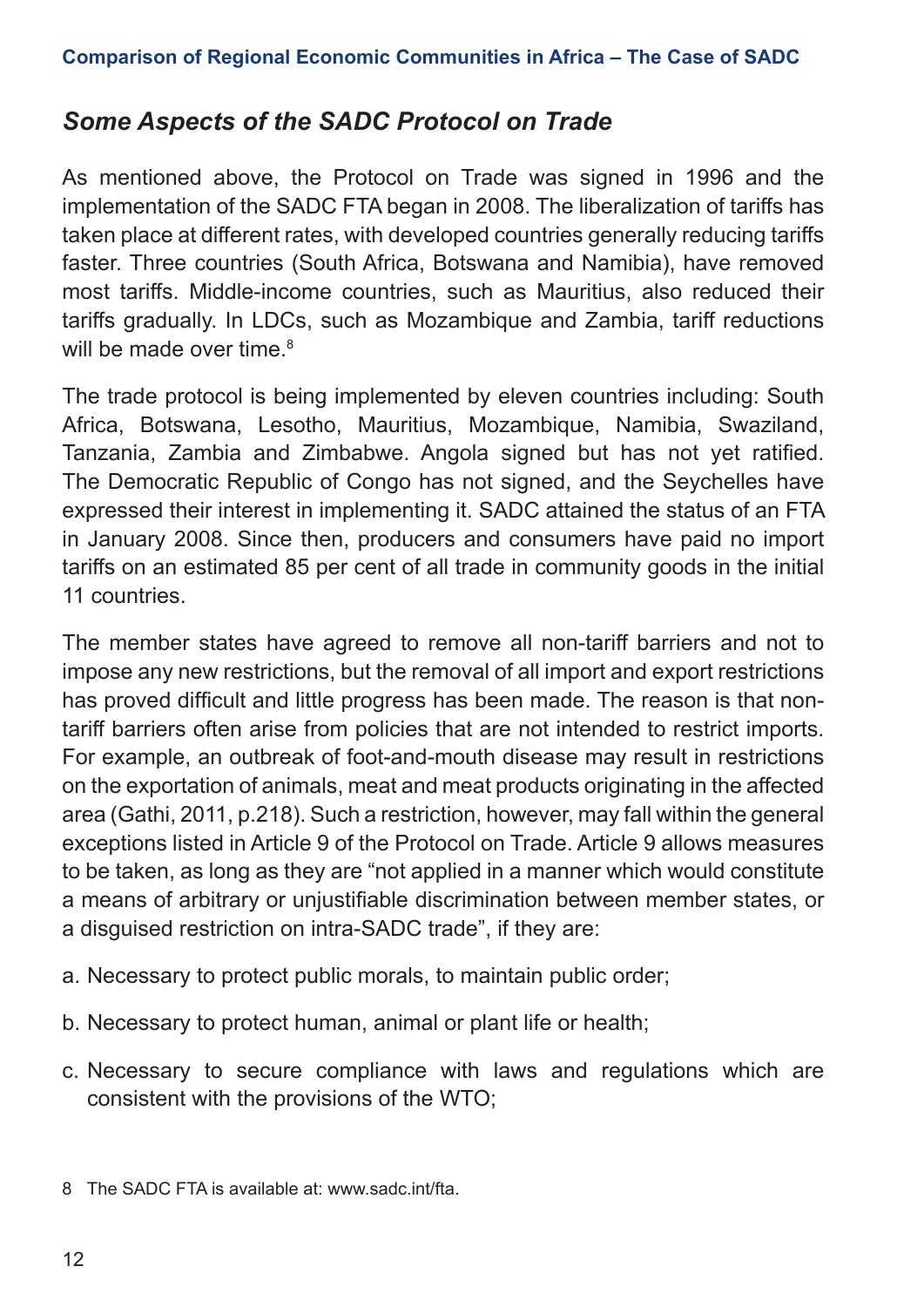- d. Necessary to protect intellectual property rights or to prevent deceptive trade practices;
- e. Relating to transfer of gold, silver, precious and semi-precious stones, including precious and strategic metals;
- f. Imposed for the protection of national treasures of artistic, historical or archaeological value;
- g. Necessary to prevent or relieve critical shortages of foodstuffs in any exporting member state;
- h. Relating to the conservation of exhaustible natural resources and the environment; or
- i. Necessary to ensure compliance with the existing obligations under international agreements.

To solve the problem of eliminating non-tariff barriers, SADC is establishing a Trade Monitoring and Compliance Mechanism (TMCM). In the context of the implementation of the FTA, this mechanism identifies non-tariff barriers to should be eliminated: "This mechanism has the potential to facilitate the movement of goods and will lead to increased trade". Another concern is that the rules of origin have become increasingly restrictive and product-specific, resulting in increased administrative costs and making it more difficult for exporters to take advantage of SADC preferences.

The next goal to be achieved is the establishment of a customs union which was expected to be established by 2010, including a common external tariff and the harmonization of behind-the-border policies. The main challenges facing the transition from an FTA to a customs union are effective implementation, full participation of all members, and the full engagement of the region's business community, and the public in general. The Secretariat has focused on conducting studies leading to preparations for negotiations on the formation of the customs union, the first two focusing on the model of the customs union and the compatibility of trade policies. The SADC Council of Ministers has approved the establishment of technical working groups, which are to initiate the work in key areas leading to the formation of the customs and other sectorial policies.

The membership of some SADC countries in the South African Customs Union (SACU), which as a customs union is at a more advanced stage of integration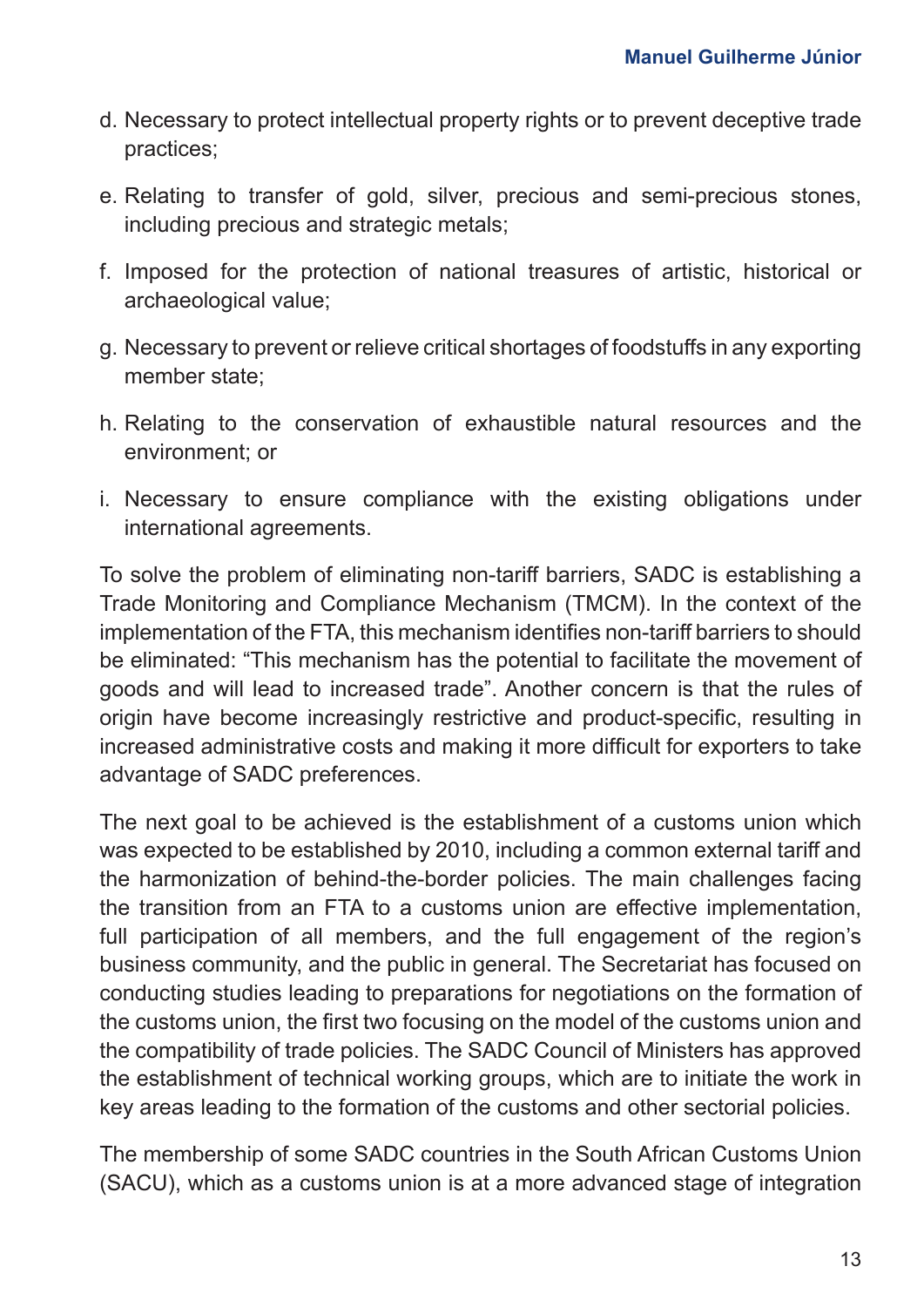than SADC, makes it necessary for all SADC member states to reach this level before the SADC customs union can be launched.

The membership of several SADC member countries in COMESA, which established a customs union in June 2009, poses additional challenges, because several SADC countries concurrently belong to two customs unions, with two different common external tariffs and different tariff schedules. Furthermore, overlapping membership has other negative consequences such as a duplication of efforts, conflicting duties and spreading scarce human and financial resources too thinly, resulting in less than full participation and compliance.

Thus, there is a need for all of the RECs in the region to collaborate and possibly merge in order to move the integration process forward. To this end, SADC formed a Joint Task Force with COMESA in 2001 in order to harmonize their trade liberalization policies. The Joint Task Force was expanded in 2007 with the inclusion of the EAC, which had adopted a common external tariff and became a customs union in 2005.

The first Tripartite Summit was held in Kampala, Uganda in 2008 and efforts to form an EAC, SADC and COMESA FTA are well under way. Such an FTA would be a step towards resolving the issue of overlapping membership and advancing integration in the region. Along with the issue of overlapping membership, challenges to the process of deepening regional integration facing the region include, differentiated levels of economic integration, the varied pace of implementation, inadequate infrastructure and capacity constraints at both the member state and the regional/Secretariat level.

The Regional Indicative Strategic Development Plan (RIDSP), launched in August 2004, was designed to provide strategic direction for the SADC programs and projects by aligning the objectives and priorities with the policies and strategies that are to be pursued in order to achieve these objectives over a fifteen-year period. Most of the SADC policies and programs were designed by independent sectorial committees and thus lacked coordination and had weak inter-sectoral linkages. The RIDSP identifies and strengthens linkages between the programmes and policies of the various sectors in order to improve efficiency and the effective implementation of the SADC program of action. Indicative of its nature, the RIDSP outlines the necessary conditions to be attained towards the goal of regional integration and development, setting four targets to be reached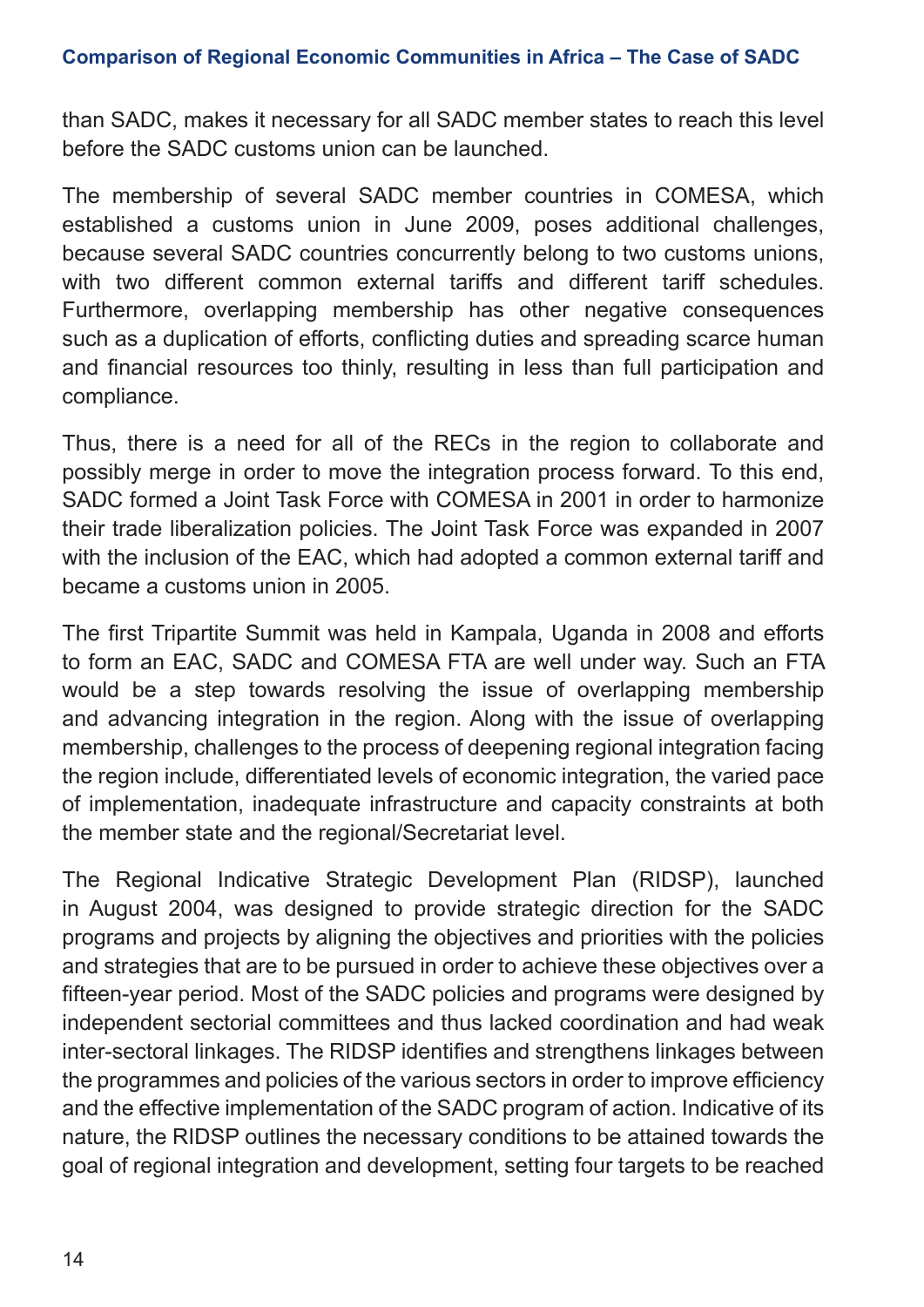within a reasonable and feasible timeframe taking into account constraints particular to the region. The RIDSP recognizes the need for a flexible approach to the implementation of policy reforms and deepening regional integration due to the differences existing between member states. Such flexibility is certainly a primary feature of African RTAs (Gathi, 2011, p.220).

The objectives of the Strategic Plan include enhancing economic competitiveness and the diversification of production structures and exports through the promotion of intra-regional trade, productive investment and technology cooperation. The ultimate goal to be achieved through the stages of economic integration is the formation of an economic union. Towards this end, SADC drafted a Competition Policy Model and finalized the harmonization framework which was expected to have been put in place by 2009, for implementation by 2010. The model, by removing barriers to competition, is to create conditions which will enable markets to function competitively to the benefit of consumers and businesses alike.

SADC is working towards the establishment of a customs union. The formation of a customs union poses difficulties. The varying levels and complexity of tariff structures of individual member states will make it difficult to formulate a common external tariff. Another difficulty facing the establishment of a common external tariff regime is harmonizing the different rationales behind individual countries' use of tariffs, as some are heavily dependent on customs duties for government revenue, while others primarily use tariffs as protectionist measures with respect to sensitive sectors or as a part of their industrial policy goals. A customs revenue collection, disbursal and sharing mechanism needs to be created in order to mitigate the effects of the adoption of a common external tariff policy. Progress towards establishing a customs union is also hampered by overlapping membership in multiple RECs. To solve these issues, the three RECs in the region, COMESA, SADC and EAC, met in October 2008 and agreed on forming a larger FTA among them, that would eventually lead to the formation of a single customs union. At the 2008 meeting, the Heads of State and Government of the three RECs also agreed to develop a roadmap towards the goal of establishing the enlarged FTA and directed the three groups to accelerate the development of joint programs to enhance cooperation and coordination in industrial and competition policies. With the problem of overlapping membership and its consequences in mind, SADC made a decision in 2009 to delay the establishment of a customs union.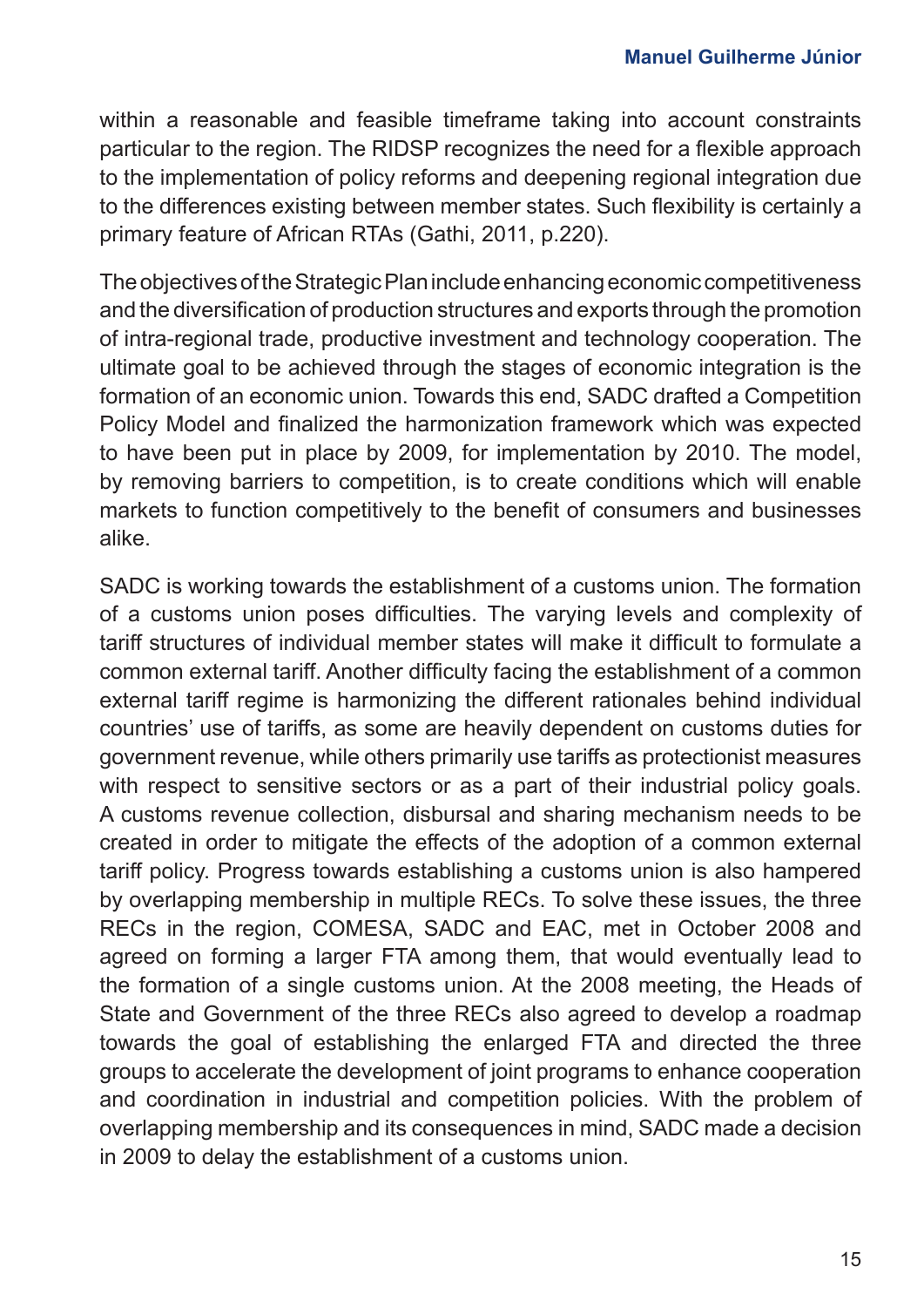#### **Comparison of Regional Economic Communities in Africa – The Case of SADC**

It was agreed that there is a need to first continue with the consolidation of the SADC FTA, with particular emphasis on coordinating and furthering the development of the SADC-EAC-COMESA Tripartite FTA. Another issue that has delayed the implementation of the SADC customs union is the membership of five SADC members in SACU and the ensuing complications over the adoption of a common external tariff. Since SACU is already at the level of a customs union, the two trade blocs must work closely with one another to create complementary policies and to advance all SADC members to the level of the SACU members.

SADC has reportedly liberalized 85 per cent of trade and is now in the process of phasing out tariffs for trade in sensitive goods. However, the fact that not all SADC member states are members of the FTA is slowing down the process of becoming a full FTA. Furthermore, three unnamed SADC members that are members of the FTA have requested extensions or deferrals of the phase-out schedule for sensitive products. The organization's pattern of delaying and extending deadlines could develop into a serious problem, because members may begin to think that they are not being held fully accountable and can renege on commitments without serious consequences. In order to prevent this mindset within the region, SADC must establish an effective implementation and monitoring mechanism through which members are held accountable and commitments and progress are monitored in order to ensure the accomplishment of set goals.

SADC has also made only limited progress towards the implementation of its Protocol on the Facilitation of Movement of Persons. Of the 15 SADC members, only nine have signed it, and a mere four have ratified it. The 2010 FIFA World Cup, held in South Africa, provided an impetus towards the implementation of the Protocol and the conclusion of bilateral agreements on establishing visa exemptions in order to facilitate travel during the World Cup.

## *Some of SADC's Challenges*

a. Reactivation of the suspended court. The suspension of the SADC Tribunal in September 2010 is widely viewed as a retrogressive step with major consequences for regional governance. The new Tribunal Protocol was signed at the last Summit held in Victoria Falls, Zimbabwe, but the Tribunal is not working yet.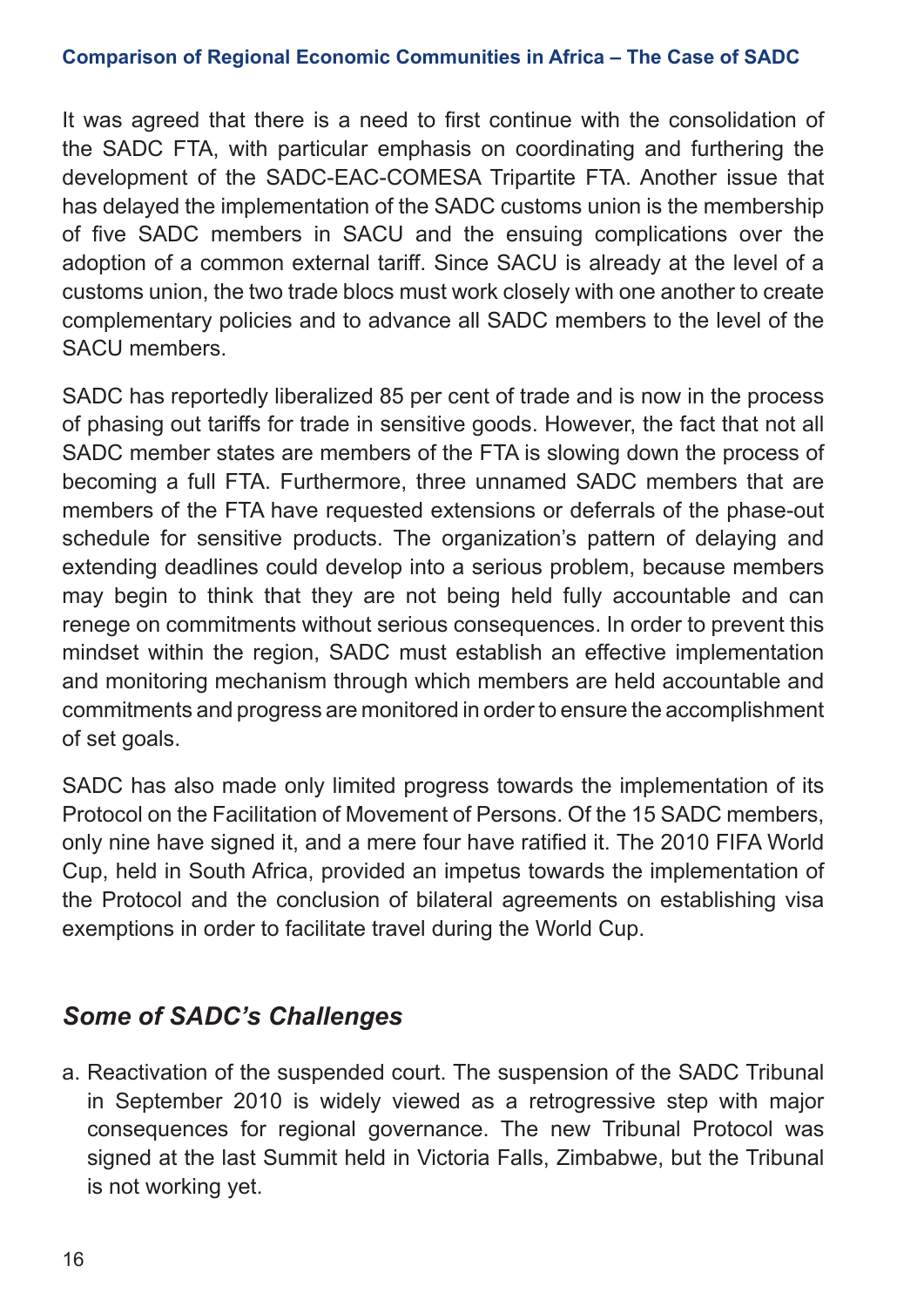- b. Restructuring of the functioning of bodies and the admission of greater powers to the Secretariat. After all, the Secretariat has been operating more like a coordinating body and without functional powers that can improve this situation.
- c. Getting from the FTA to the customs union through the design of a functional strategy able to unlock the barriers created.
- d. Facilitating the free movement of people in the region through an appropriate protocol.
- e. Member states of SADC range from low-income and lower middle-income to upper-middle economies, with vast differences in economic development, size and geography. For economic integration to succeed, these economic imbalances have to be explicitly addressed as the European experience has demonstrated.9

## *The Tripartite Agreement between SADC, COMESA and EAC as a Way Out*

The Heads of State and Government of the 26 member countries of COMESA, EAC and SADC signed the official declaration launching negotiations for a grand FTA at the second Tripartite Summit on June 12, 2011.

This agreement is the result of a series of negotiations to overcome the barriers that exist due to dual membership of some SADC members and also due to the existence of a insufficiently competitive regional market.

Thus, for supporting the establishment of a larger Regional Preferential Trading Agreement, the member states established the TMSA (Trade Mark Southern Africa) program to provide administrative, technical and financial support to the COMESA-EAC-SADC Tripartite. TMSA also assists the Tripartite to facilitate regional trade policy development and build up implementation capacity (See http://www.trademarksa.org/about\_us/background. [Accessed on July 25, 2014]).

<sup>9</sup> See [www.tralac.org.](http://www.tralac.org)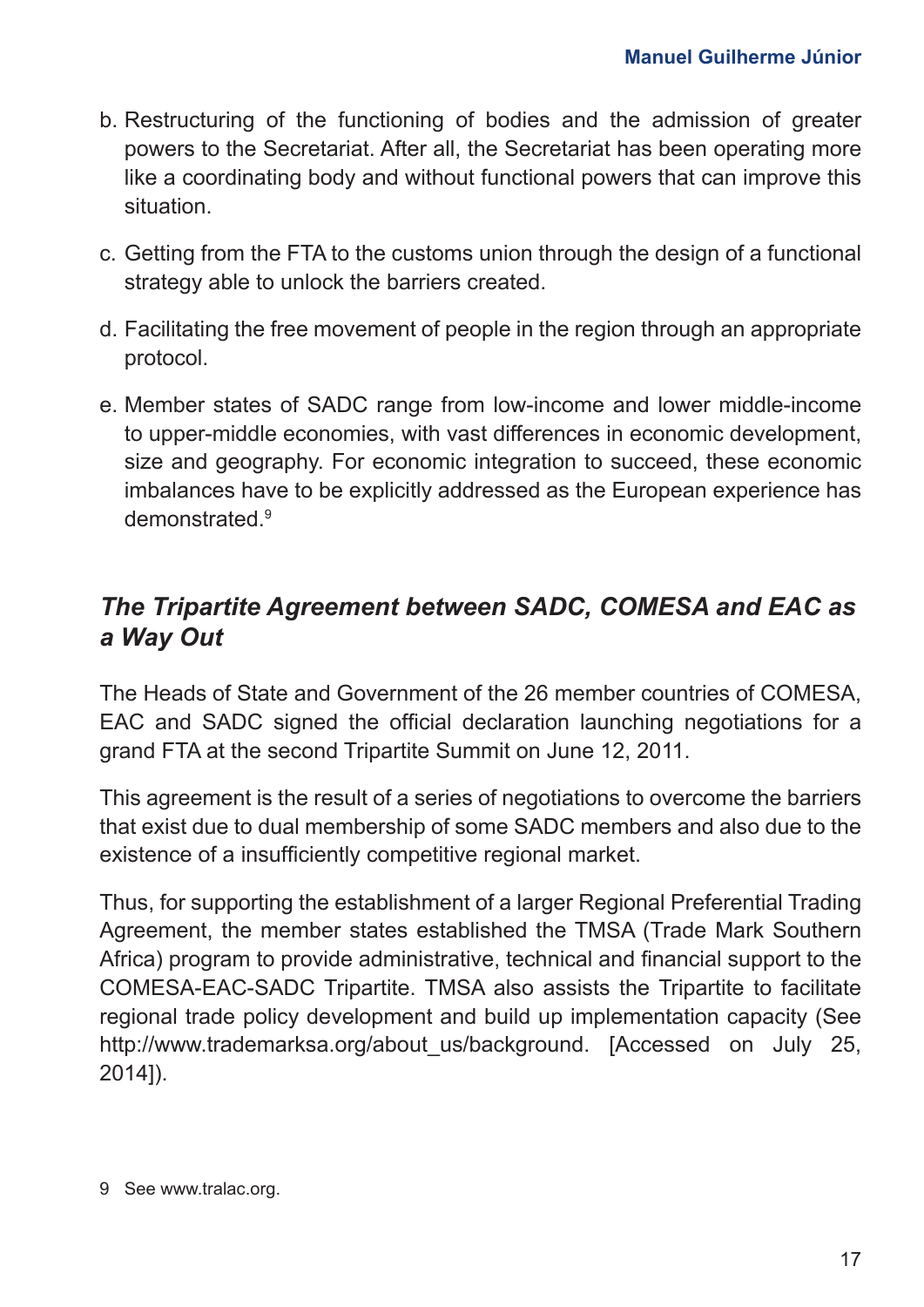#### **Comparison of Regional Economic Communities in Africa – The Case of SADC**

The 26 countries of the Tripartite have a combined population of nearly 600 million people and a total GDP of approximately US\$1.0 trillion. The main objective of the COMESA-EAC-SADC Tripartite is to strengthen and deepen economic integration in Southern and Eastern Africa. This will be achieved through harmonization of policies and programs across the three RECs in the areas of trade, customs and infrastructure development (See http://www. sadc.int/about-sadc/continental-interregional-integration/tripartite-cooperation/. [Accessed on July 25, 2014]).

The three main pillars of the Tripartite Strategy, as contained in the Vision and Strategy document (endorsed at the second Tripartite Summit in June 2011) are, as follows:

- a. Market Integration;
- b. Infrastructure Development and
- c. Industrial Development.

The Tripartite Vision aims at improving the economic and social welfare of the citizens of the COMESA-EAC-SADC region, through the promotion of regional economic growth by creating an enabling environment conducive to regional trade.

The Tripartite agenda is focused on, and underpinned by, a robust vision and strategy, which is operationalized through a work program whose main pillars include the following:

- a. Harmonization and improvement of functionality of regional trading arrangements and programs, including establishing a Tripartite Free Trade Area encompassing its 26 member states - a major step towards establishment of the African Economic Community;
- b. Enhancement of trade facilitation with a view to increasing the flow of goods along regional transport corridors by lowering transit times and the cost of trading;
- c. Joint planning and implementation of infrastructure programs, which mainly comprise surface (road, rail, border posts, seaports) and air transport, Information and Communication Technology, and energy; and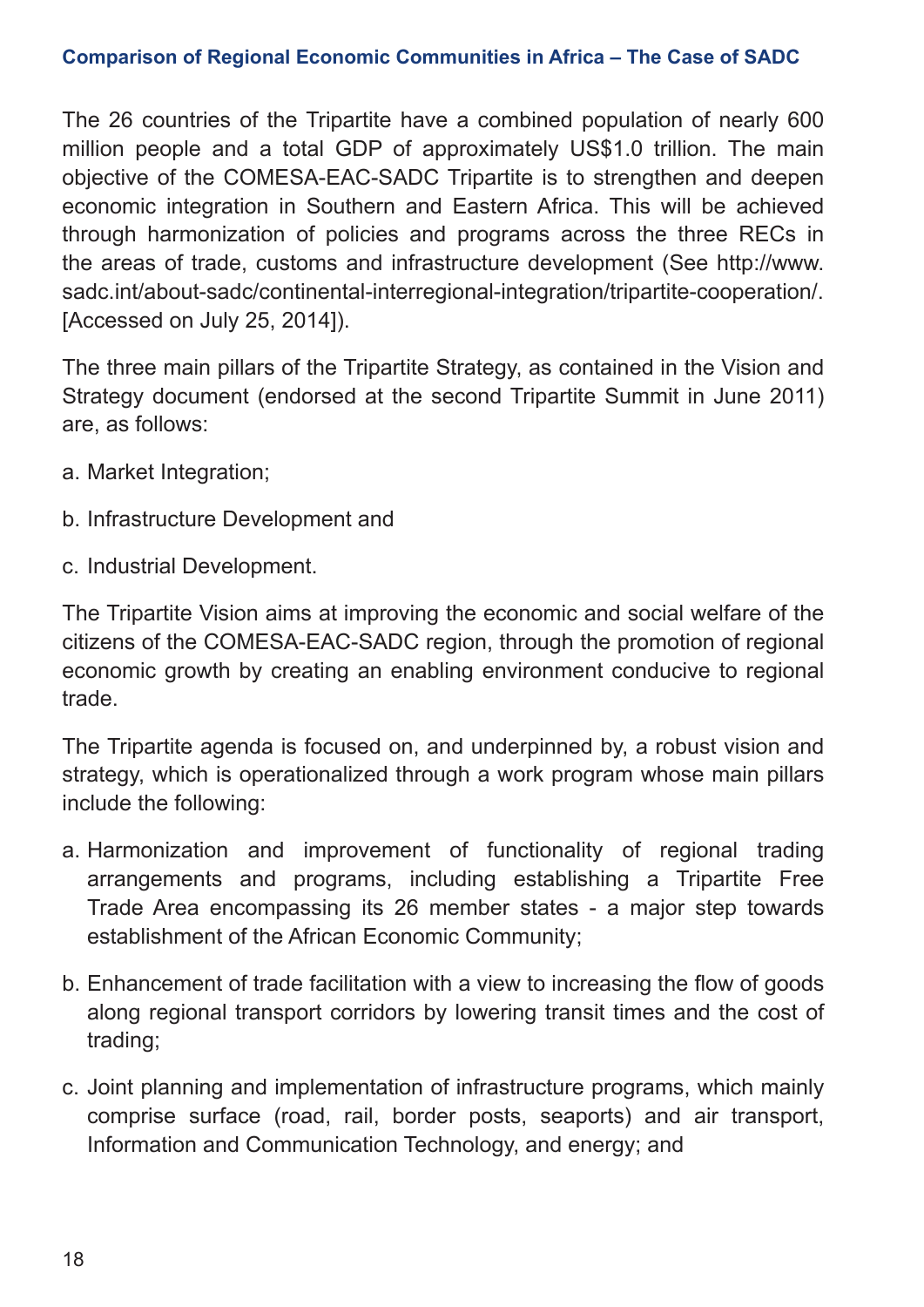d. Free movement of businesses and persons within the Tripartite region.

On the one hand, the Tripartite Agreement allows the achievement of consensus on a number of policies, and on the other hand, ensures that SADC together with the other blocks strives for a customs union, which would obviously not be possible without this agreement.

## *Conclusions*

The Southern African region has one of the highest levels of poverty in the world, which has led to dependence on foreign aid and loans. Moreover, member states continue to be indebted although they are trying to reduce this burden. The costs of doing business and of transport in the region are high, which makes it very difficult to achieve SADC goals.

The RIDSP is very ambitious. It takes into account all the abovementioned challenges and difficulties identified by the Members States. Against this background, regular review of RIDSP is necessary. At the last Summit in Harare, Zimbabwe, on August 18 and 19, 2014, the Heads of State and Government noted progress of the RISDP and formulated the need for the preparation of the implementation plan.

The transition from the FTA to a customs union is an immediate challenge for SADC. Its realization will ensure a strong basis before being able to turn to the subsequent phases of the integration process. Thus, high hopes are placed upon to the Tripartite Agreement between SADC, COMESA and EAC. It would not only allow the expansion of the regional market, but comprising of 26 countries of the continent and a population of approximately 600 million, it would certainly also be a crucial step towards attainment of the objectives set by the Treaty of Abuja, eventually leading to an increasingly integrated Africa.

Finally, I argue that while a lot of challenges remain in SADC, we can say that if there is a will, there is a way.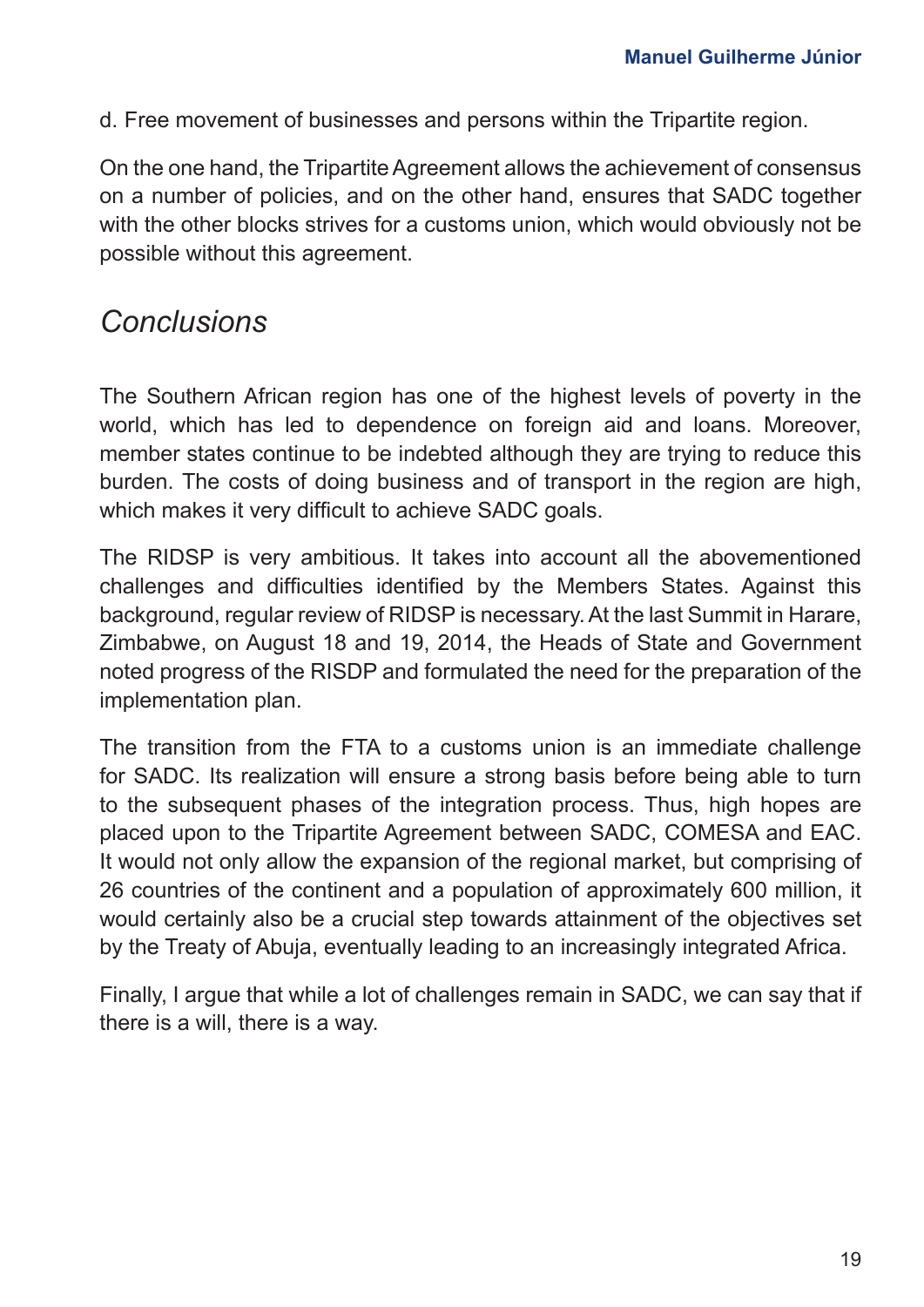## *References*

Commissão Nacional da SADC, 2013. *Guia para as Palestras por Ocasião dos 33 Anos da SADC*. Maputo: CONSADC.

Commissão Nacional da SADC, 2010. *Compêndio de Protocolos da SADC e Outros Instrumentos Jurídicos*. Maputo: CONSADC.

Cooper, A. F., Hughes, C. W. and de Lombaerde, P., 2007. *Regionalisation and Global Governance: The Taming of Globalisation?.* Milton Park: Routledge.

de Lombaerde, P., 2006. *Multilateralism, Regionalism and Bilateralism in Trade and Investment*. Heidelberg: Springer.

Dimande, A. C., Cistac, G. and Minega, C. E., 2012. *Regional Integration, Rule of Law and Development: Lessons From SADC Experiences, Vol.I*. Maputo: Escolar Editora.

Economic Commission for Africa, 2004. *Assessing Regional Integration in Africa*. Addis Ababa: UNECA.

Gathi, J. T., 2011. *African Regional Trade Agreements as Legal Regimes: International Trade and Economic Law.* Cambridge: Cambrdige University Press.

Hansohm, D. et al., 2005. *Monitoring Regional Integration in Southern Africa. Yearbook*. Windhoek: Namibian Economic Policy Research Unit.

Heyns, C. e Killander, M., 2008. *Compêndio de Documentos-chave dos Direitos Humanos da União Africana*. Cape Town: Pretoria University Law Press Pulp. ABC Press.

Kalula, E. et al., 2011. *SADC Law Journal* Vol. I, Windhoek: SADC Law Journal Trust.

Kühnhardt, L., 2013. *Africa Consensus: New Interests, Initiatives, and Partners.*  Washington, D.C: Woodrow Wilson Center Press with Johns Hopkins University.

Sinate, D., Fanai, V. and Jandhyala, V., 2010. *SADC: A Study of India's Trade and Investment Potential*. Mumbai: EXIM BANK of India.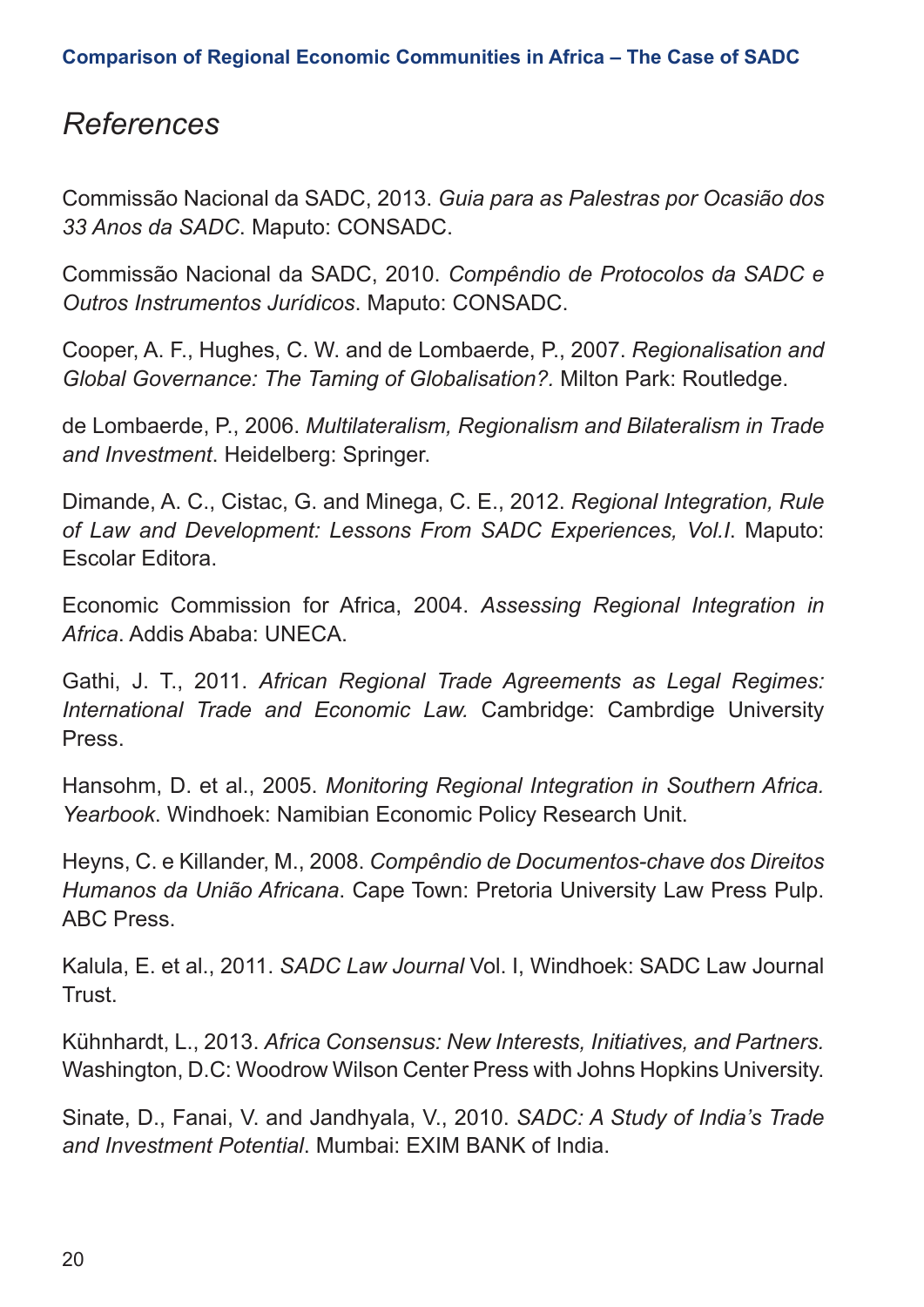Söderbaum, F. and Stålgren, P., eds. 2010. *The European Union and the Global South*. London: Boulder.

Thompson, C. B., 1986. *Challenge to Imperialism : The Frontline States in the Liberation of Zimbabwe.* Boulder: Westview Press.

Van Langenhove, L., 2011. *Building Regions: The Regionalization of the World Order*. Farnham: Ashgate.

## *Internet*

http://www.tralac.org/wpcontent/blogs.dir/12/files/2011/uploads/Tripartite\_FTA\_ Annex 14 NTB Revised Dec 2010.pdf. [Accessed on August 1, 2014]

http://www.trademarksa.org/about\_us/background. [Accessed on July 25, 2014]

http://www.sadc.int/about-sadc/continental-interregional-integration/tripartitecooperation/. [Accessed on July 25, 2014]

[www.africa-union.org/root/au/Documents/Decisions/](http://www.africa-union.org/root/au/Documents/Decisions/hog/1HoGAAssembly1991.pdf) [hog/1HoGAAssembly1991.pdf.](http://www.africa-union.org/root/au/Documents/Decisions/hog/1HoGAAssembly1991.pdf) [Accessed on August 15, 2014]

[www.african-union.org/root/au/Documents/Treaties/Text/AEC\\_Treaty\\_1991.](http://www.african-union.org/root/au/Documents/Treaties/Text/AEC_Treaty_1991.pdf) [pdf](http://www.african-union.org/root/au/Documents/Treaties/Text/AEC_Treaty_1991.pdf). [Accessed on August 15, 2014]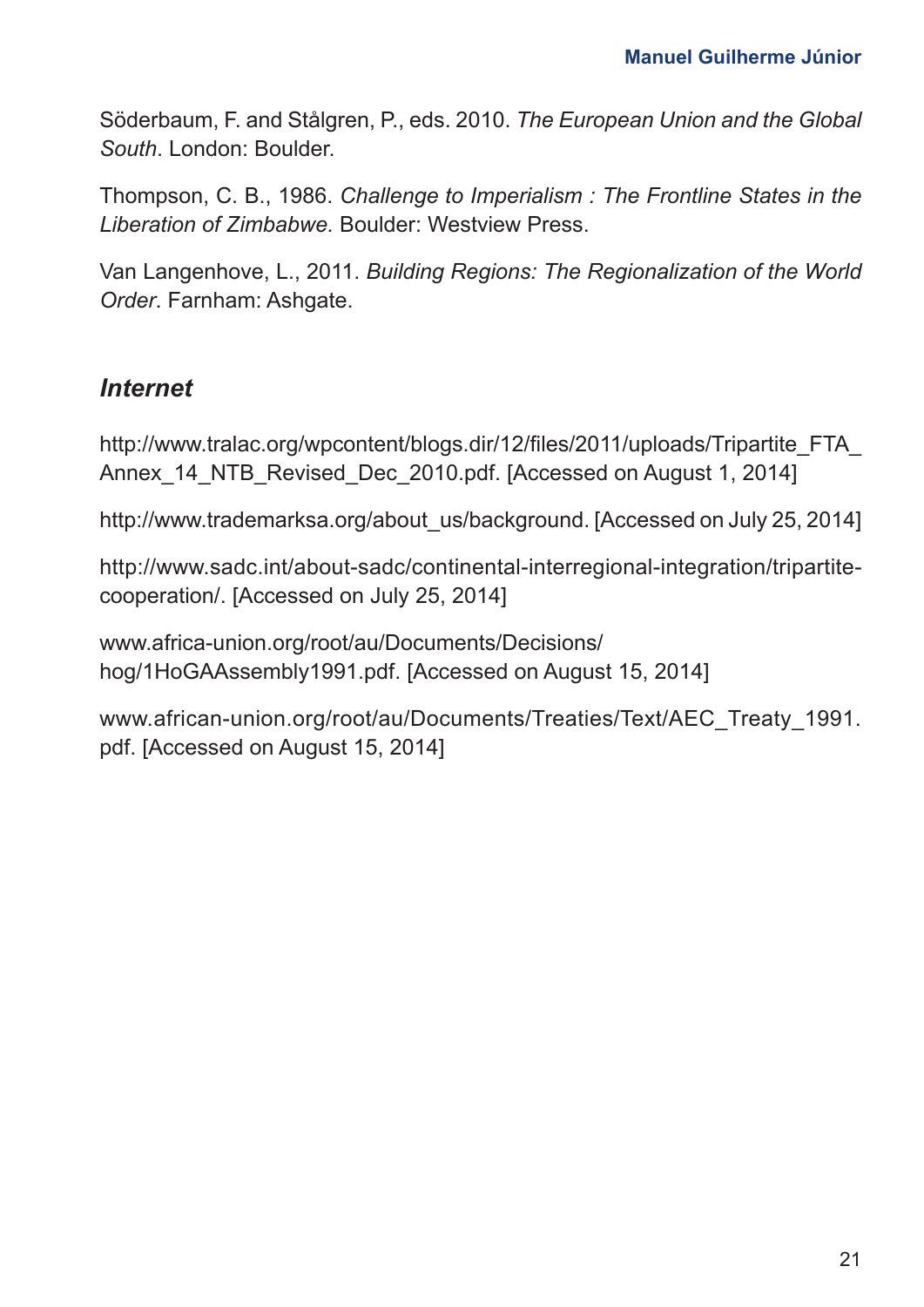The **West Africa Institute (WAI)** is a research center offering research, capacity-development and social dialogue on regional integration in West Africa. WAI is promoted by the Economic Community of West African States (ECOWAS), the West African Economic and Monetary Union (WAEMU), ECOBANK and the Government of Cape Verde. WAI is based in Praia Cape Verde.

The **Center for European Integration Studies (ZEI)** is an interdisciplinary research and further education institute at the University of Bonn.

WAI-ZEI Papers are published in the framework of the research cooperation both institutes conduct on "Sustainable regional integration in West Africa and Europe" in the years 2013-2016. They are intended to stimulate discussion about regional integration processes in West Africa and Europe from a comparative perspective and about the development of European-West African relations in the political and economic sector. Papers express the personal opinions of the authors.

## **WAI-ZEI Paper**

#### **No. 10 2013**

Ablam Benjamin Akoutou, Rike Sohn, Matthias Vogl, Daniel Yeboah: The Future of the Africa-EU Partnership: Learning to think about Opportunities, Praia/ Bonn 2013.

## **No. 11 2014**

Charlotte King and Jon Marks. European-West African Relations in the Field of Energy – Obstacles to a Sustainable Approach. Praia/Bonn 2014.

## **No. 12 2014**

Isabelle Rabaud: Measuring the costs and benefits of liberalization of trade in services: lessons for regional integration and sectoral policies. Praia/Bonn 2014.

## **No. 13 2014**

Jérôme Joubert: Negotiating service liberalization at regional level - The Case of West Africa / Négocier la libéralisation des services à un niveau régional - Application aux pays de l'Afrique de l'Ouest. Praia/Bonn 2014.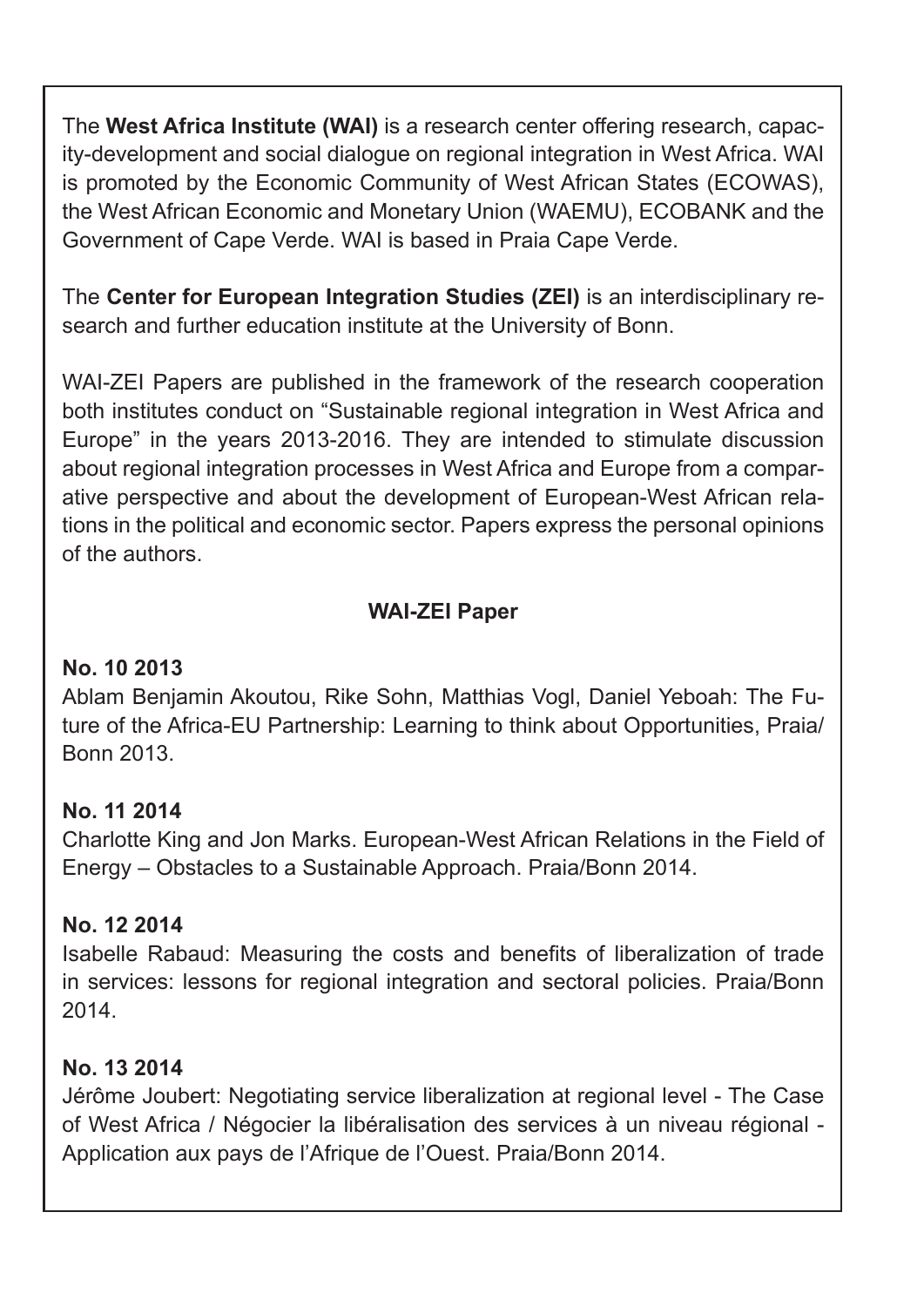## **WAI-ZEI Paper**

## **No. 14 2014**

Volker Nitsch: International Trade in Services - Data, Issues, Findings, and Recommendations. Praia/Bonn 2014.

## **No. 15 2014**

Beejaye Kokil: Cross-country Data Analysis of Services Trade – Data Availability and Harmonization in West Africa. Praia/Bonn 2014.

## **No. 16 2014**

Felix Fofana N´Zué: Formulating a Regional Policy for Energy and Technology /Innovation: What Role for Taxation? Praia/Bonn 2014.

#### **No. 17 2014**

Ablam Benjamin Akoutou, Rike Sohn, Matthias Vogl, Daniel Yeboah (eds.): Understanding Regional Integration in West Africa – A Multi-Thematic and Comparative Analysis. (also in French and Portuguese). Praia/Bonn 2014.

#### **No. 18 2014**

Céline Bas: Aspects fiscaux de la formulation de la politique énergétique européenne. Praia/Bonn 2014.

#### **No. 19 2014**

Quentin de Roquefeuil: EPA negotiations are (almost, finally) over. What next?. Praia/Bonn 2014.

#### **No. 20 2015**

Sally Brammer/Maria de Fátima Fortes: Master in African Regional Integration. Praia/Bonn 2014.

## **No. 21 2015**

Ludger Kühnhardt: World War I: Lessons Learned and Lessons Threatened. Praia/Bonn 2014.